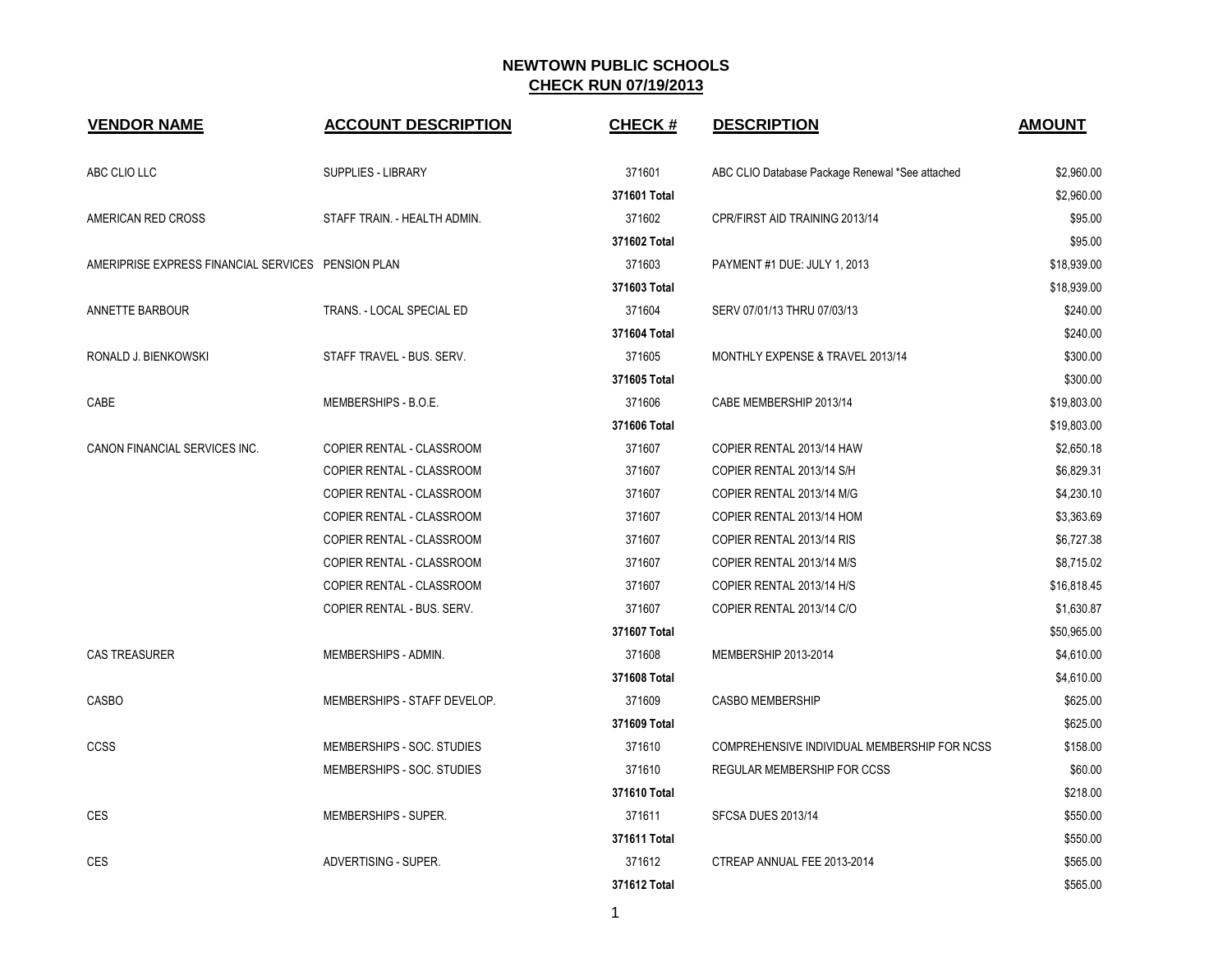| <b>VENDOR NAME</b>             | <b>ACCOUNT DESCRIPTION</b>     | <b>CHECK#</b> | <b>DESCRIPTION</b>                                          | <b>AMOUNT</b> |
|--------------------------------|--------------------------------|---------------|-------------------------------------------------------------|---------------|
| <b>CHARTER COMMUNICATIONS</b>  | <b>TELEPHONE &amp; CABLE</b>   | 371613        | <b>SERVICES 2013/14</b>                                     | \$2,413.04    |
|                                |                                | 371613 Total  |                                                             | \$2,413.04    |
| <b>CIRMA</b>                   | WORKERS COMP.                  | 371614        | WORKER S COMP 1ST QTR. PREMIUM                              | \$106,590.50  |
|                                |                                | 371614 Total  |                                                             | \$106,590.50  |
| <b>CIRMA</b>                   | LIABILITY/UMBRELLA INS.        | 371615        | 2013/14 1ST QTR. LAP PREMIUM                                | \$64,749.00   |
|                                |                                | 371615 Total  |                                                             | \$64,749.00   |
| CONN GREENHOUSE GROWERS ASSOC. | INSTR. SUPPLIES - C.W.E.       | 371616        | ALLIED MEMBER DUES                                          | \$35.00       |
|                                |                                | 371616 Total  |                                                             | \$35.00       |
| CONN LIBRARY CONSORTIUM        | MEMBERSHIPS - LIBRARY          | 371617        | CLC ANNUAL MEMBERSHIP DUES HAW                              | \$58.24       |
|                                | MEMBERSHIPS - LIBRARY          | 371617        | CLC ANNUAL MEMBERSHIP DUES S/H                              | \$71.54       |
|                                | MEMBERSHIPS - LIBRARY          | 371617        | CLC ANNUAL MEMBERSHIP DUES M/G                              | \$71.07       |
|                                | MEMBERSHIPS - LIBRARY          | 371617        | CLC ANNUAL MEMBERSHIP DUES HOM                              | \$53.66       |
|                                | MEMBERSHIPS - LIBRARY          | 371617        | <b>CLC ANNUAL MEMBERSHIP DUES RIS</b>                       | \$129.78      |
|                                | SUPPLIES - LIBRARY             | 371617        | CLC ANNUAL MEMBERSHIP DUES H/S                              | \$275.71      |
|                                |                                | 371617 Total  |                                                             | \$660.00      |
| DELL MARKETING L.P.            | REPAIRS - INFO. TECH.          | 371618        | DELL E157FPT                                                | \$2,075.00    |
|                                |                                | 371618 Total  |                                                             | \$2,075.00    |
| <b>DELTA EDUCATION</b>         | <b>INSTR. SUPPLIES - MATH</b>  | 371619        | <b>INSTRUCTIONAL SUPPLIES</b>                               | \$80.70       |
|                                |                                | 371619 Total  |                                                             | \$80.70       |
| <b>DISCOVERY EDUCATION</b>     | <b>SUPPLIES - LIBRARY</b>      | 371620        | Discovery Education Streaming Database Renewal              | \$2,095.00    |
|                                |                                | 371620 Total  |                                                             | \$2,095.00    |
| E-RATE ONLINE, LLC             | CONTRACTED SERV. - INFO. TECH. | 371621        | USF Program Filing ServicesJuly 1, 2013 - June 30, 2014     | \$2,825.00    |
|                                |                                | 371621 Total  |                                                             | \$2,825.00    |
| <b>EBSCO PUBLISHING</b>        | <b>SUPPLIES - LIBRARY</b>      | 371622        | ESCO AP Images and Novelist Database Renewal                | \$925.00      |
|                                |                                | 371622 Total  |                                                             | \$925.00      |
| EDUCATION CONNECTION           | MEMBERSHIPS - SUPER.           | 371623        | MEMBERSHIP DUES 2013/14                                     | \$650.00      |
|                                | MEMBERSHIPS - SUPER.           | 371623        | <b>SERV FEE</b>                                             | \$917.73      |
|                                | MEMBERSHIPS - B.O.E.           | 371623        | ADMIN REVENUE 2013/14                                       | \$3,141.00    |
|                                |                                | 371623 Total  |                                                             | \$4,708.73    |
| <b>FACTS ON FILE</b>           | <b>SUPPLIES - LIBRARY</b>      | 371624        | Renewal for Blooms Literary Reference Database Subscription | \$1,403.11    |
|                                |                                | 371624 Total  |                                                             | \$1,403.11    |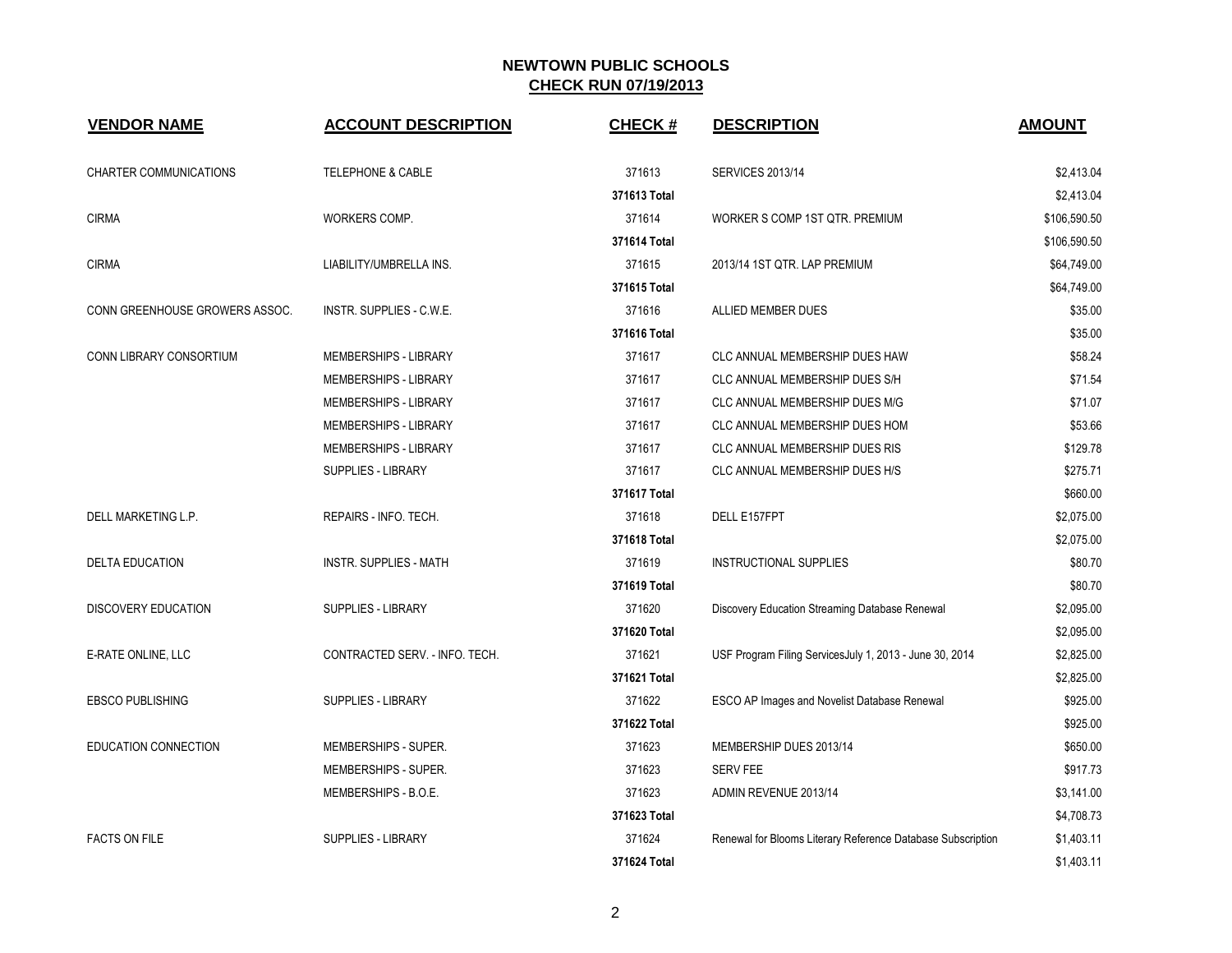| <b>VENDOR NAME</b>           | <b>ACCOUNT DESCRIPTION</b>      | <b>CHECK#</b> | <b>DESCRIPTION</b>                               | <b>AMOUNT</b> |
|------------------------------|---------------------------------|---------------|--------------------------------------------------|---------------|
| <b>GALE CENGAGE LEARNING</b> | <b>SUPPLIES - LIBRARY</b>       | 371625        | Gale Database Renewal *see attached*             | \$9,521.40    |
|                              |                                 | 371625 Total  |                                                  | \$9,521.40    |
| DR. LINDA A. GEJDA           | STAFF TRAVEL - SUPER.           | 371626        | MONTHLY EXPENSE & TRAVEL 2013/14                 | \$300.00      |
|                              |                                 | 371626 Total  |                                                  | \$300.00      |
| HARVARD EDUCATION PUBLISHING | STAFF TRAIN. - CLASSROOM        | 371627        | SUBSCRIPTION RENEWAL                             | \$51.19       |
|                              |                                 | 371627 Total  |                                                  | \$51.19       |
| <b>HOPE ACADEMY</b>          | TUITION - OUT-OF-DISTRICT       | 371628        | SUMMER SCHOOL JULY 1 - AUG 2                     | \$2,040.00    |
|                              |                                 | 371628 Total  |                                                  | \$2,040.00    |
| <b>IPARADIGMS, LLC</b>       | CONTRACTED SERV. - ENGLISH      | 371629        | TURNITIN SUBSCRIPTION                            | \$1,100.00    |
|                              | CONTRACTED SERV. - SCIENCE      | 371629        | TURNITIN SUBSCRIPTION                            | \$1,100.00    |
|                              | CONTRACTED SERV. - SOC. STUDIES | 371629        | <b>TURNITIN SUBSCRIPTION</b>                     | \$1,614.00    |
|                              | CONTRACTED SERV. - SOC. STUDIES | 371629        | TURNITIN SUBSCRIPTION                            | \$1,146.00    |
|                              |                                 | 371629 Total  |                                                  | \$4,960.00    |
| <b>JSTOR</b>                 | <b>SUPPLIES - LIBRARY</b>       | 371630        | JSTOR Database Renewal *see attached*            | \$1,375.00    |
|                              |                                 | 371630 Total  |                                                  | \$1,375.00    |
| <b>MANHATTAN COLLEGE</b>     | STAFF TRAIN. - CLASSROOM        | 371631        | ADVANCE PLACEMENT SUMMER COURSE                  | \$1,290.00    |
|                              |                                 | 371631 Total  |                                                  | \$1,290.00    |
| <b>NASSP</b>                 | MEMBERSHIPS - ADMIN.            | 371632        | NATIONAL HONOR SOCIETY MEMBERSHIP-2013-2104      | \$85.00       |
|                              |                                 | 371632 Total  |                                                  | \$85.00       |
| <b>NASSP</b>                 | MEMBERSHIPS - ADMIN.            | 371633        | NATIONAL ASSOCIATION OF STUDENT COUNCIL MEMBERSH | \$95.00       |
|                              |                                 | 371633 Total  |                                                  | \$95.00       |
| <b>NAVIANCE INC.</b>         | CONTRACTED SERV. - GUIDANCE     | 371634        | Naviance subscription for NMS.                   | \$1,666.00    |
|                              |                                 | 371634 Total  |                                                  | \$1,666.00    |
| NAVIANCE INC.                | CONTRACTED SERV. - GUIDANCE     | 371635        | One Year Subscription to Naviance.               | \$6,222.20    |
|                              |                                 | 371635 Total  |                                                  | \$6,222.20    |
| <b>NCSS</b>                  | MEMBERSHIPS - SOC. STUDIES      | 371636        | COMPREHENSIVE MEMBERSHIP SOCIAL STUDIES          | \$82.00       |
|                              |                                 | 371636 Total  |                                                  | \$82.00       |
| <b>NEASC</b>                 | MEMBERSHIPS - ADMIN.            | 371637        | 2013-2014 MEMBERSHIP FEE                         | \$4,000.00    |
|                              |                                 | 371637 Total  |                                                  | \$4,000.00    |
| THE NEWS-TIMES               | SUPPLIES - LIBRARY              | 371638        | 1 academic year of The News Times.               | \$195.00      |
|                              |                                 | 371638 Total  |                                                  | \$195.00      |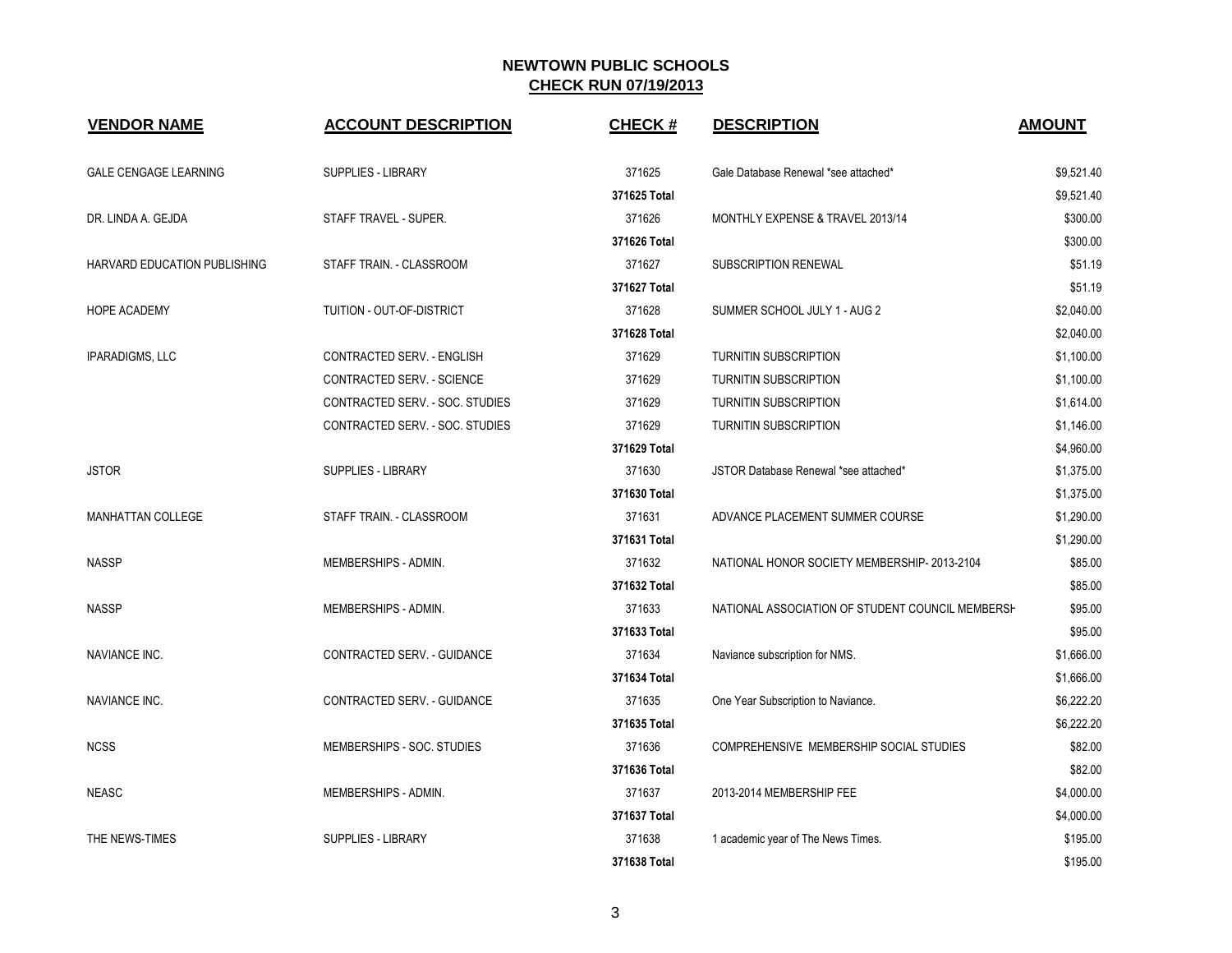| <b>VENDOR NAME</b>                 | <b>ACCOUNT DESCRIPTION</b>                                           | <b>CHECK#</b> | <b>DESCRIPTION</b>                                     | <b>AMOUNT</b>  |
|------------------------------------|----------------------------------------------------------------------|---------------|--------------------------------------------------------|----------------|
| NEWSBANK INC.                      | SUPPLIES - LIBRARY                                                   | 371639        | Newsbank Database Renewal *see attached*               | \$2,995.00     |
|                                    |                                                                      | 371639 Total  |                                                        | \$2,995.00     |
| T.R. PAUL INC.                     | PENSION PLAN                                                         | 371640        | NEWTOWN PENSION PLAN BOE 2013/14                       | \$365,780.00   |
|                                    | PENSION PLAN                                                         | 371640        | NEWTOWN PENSION PLAN BOE 2013/14                       | (\$365,780.00) |
|                                    |                                                                      | 371640 Total  |                                                        | \$0.00         |
| PDK INTERNATIONAL                  | MEMBERSHIPS - ADMIN.                                                 | 371641        | MEMBERSHIP 2013-2014                                   | \$85.00        |
|                                    |                                                                      | 371641 Total  |                                                        | \$85.00        |
|                                    | PROFESSIONAL SOFTWARE FOR NURSES INC. CONTRACTED SERV. - INFO. TECH. | 371642        | legacy Customer base support                           | \$1,986.00     |
|                                    | CONTRACTED SERV. - INFO. TECH.                                       | 371642        | <b>Hosting Services</b>                                | \$2,280.00     |
|                                    |                                                                      | 371642 Total  |                                                        | \$4,266.00     |
| PROQUEST LLC                       | <b>SUPPLIES - LIBRARY</b>                                            | 371643        | Proquest Culture Grams Database Renewal *see attached* | \$1,065.00     |
|                                    |                                                                      | 371643 Total  |                                                        | \$1,065.00     |
| JOHN R. REED                       | STAFF TRAVEL - SUPER.                                                | 371644        | MONTHLY EXPENSE & TRAVEL 2013/14                       | \$300.00       |
|                                    |                                                                      | 371644 Total  |                                                        | \$300.00       |
| <b>RELIANCE COMMUNICATIONS LLC</b> | CONTRACTED SERV. - INFO. TECH.                                       | 371645        | Renewal School Messenger 12 months 7/1/13 - 6/30/14    | \$10,332.25    |
|                                    |                                                                      | 371645 Total  |                                                        | \$10,332.25    |
| ROSE AND KIERNAN INC.              | LIABILITY/UMBRELLA INS.                                              | 371646        | CRIME RENEWAL 2013/14                                  | \$1,870.00     |
|                                    |                                                                      | 371646 Total  |                                                        | \$1,870.00     |
| PRIVACY PROTECTED                  | TUITION - OUT-OF-DISTRICT                                            | 371647        | MEDIATED AGREEMENT REIMBURSEMENT                       | \$8,400.00     |
|                                    |                                                                      | 371647 Total  |                                                        | \$8,400.00     |
| THE SPEECH ACADEMY                 | TUITION - OUT-OF-DISTRICT                                            | 371648        | SUMMER SCHOOL JULY 7 - AUGUST 9                        | \$17,250.00    |
|                                    |                                                                      | 371648 Total  |                                                        | \$17,250.00    |
| SUNGARD PUBLIC SECTOR INC.         | CONTRACTED SERV. - INFO. TECH.                                       | 371649        | RENEWAL CT GAS 2013/14                                 | \$10,199.43    |
|                                    | CONTRACTED SERV. - INFO. TECH.                                       | 371649        | RENEWAL CTHRPAYROLL 2013/14                            | \$5,544.17     |
|                                    |                                                                      | 371649 Total  |                                                        | \$15,743.60    |
| <b>TOWN OF NEWTOWN</b>             | <b>MEDICAL INSURANCE</b>                                             | 371650        | 1ST QTR. MEDICAL BENEFITS 2013-14                      | \$2,000,000.00 |
|                                    |                                                                      | 371650 Total  |                                                        | \$2,000,000.00 |
| WOOSTER SCHOOL                     | TUITION - OUT-OF-DISTRICT                                            | 371651        | 2 PAYMENTS JULY \$17,724, DEC 1, 2013, \$16,800        | \$34,524.00    |
|                                    |                                                                      | 371651 Total  |                                                        | \$34,524.00    |
| KATHERINE BUESING                  | <b>TUITION REIMBURSEMENT</b>                                         | 371652        | TUITION REIMB SPRING SEMESTER 2013                     | \$626.55       |
|                                    |                                                                      | 371652 Total  |                                                        | \$626.55       |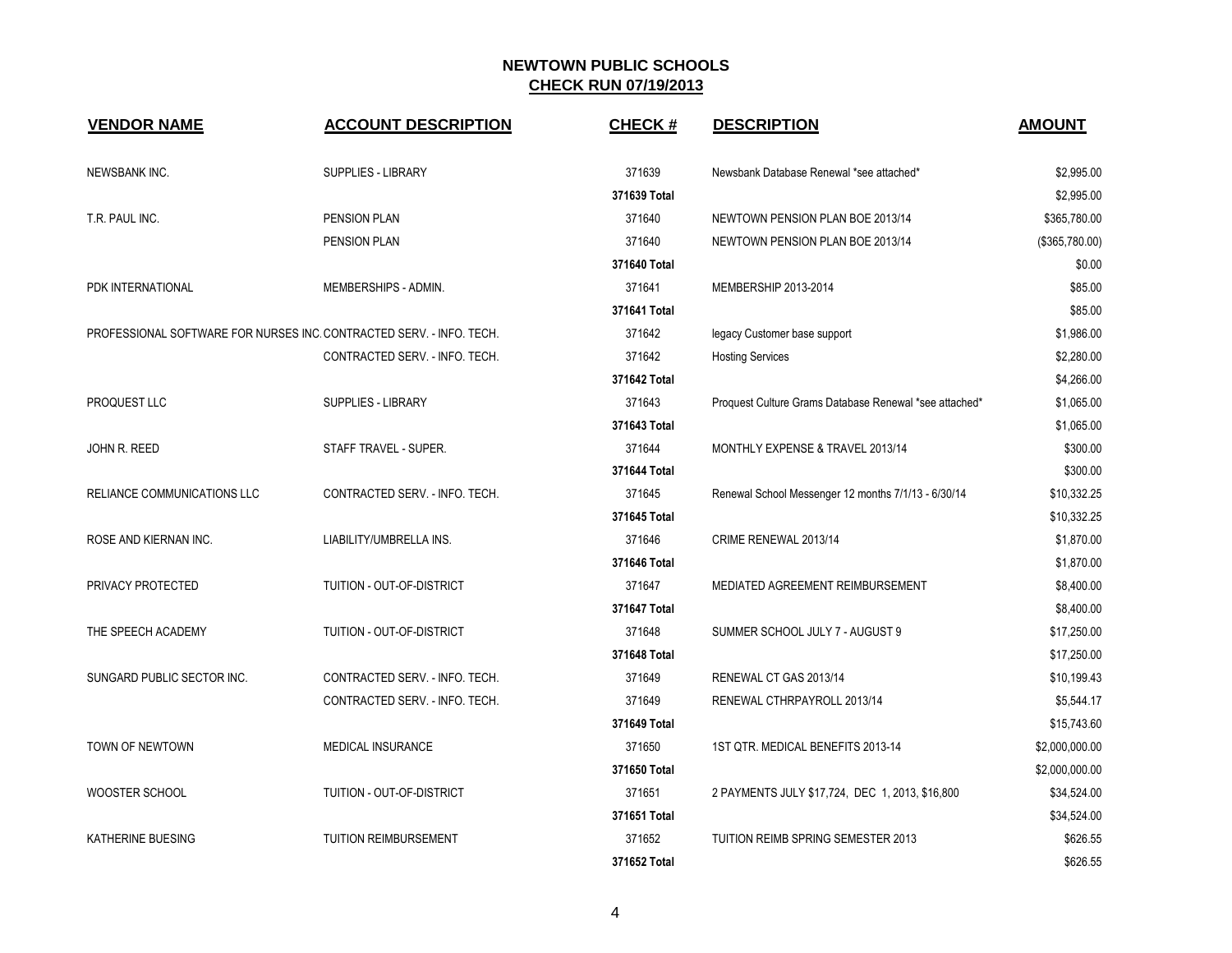| <b>VENDOR NAME</b>      | <b>ACCOUNT DESCRIPTION</b>   | <b>CHECK#</b> | <b>DESCRIPTION</b>                 | <b>AMOUNT</b> |
|-------------------------|------------------------------|---------------|------------------------------------|---------------|
| EKMAN, ERIC             | <b>TUITION REIMBURSEMENT</b> | 371653        | TUITION REIMB SPRING SEMESTER 2013 | \$626.55      |
|                         |                              | 371653 Total  |                                    | \$626.55      |
| <b>BETH IACIOFANO</b>   | <b>TUITION REIMBURSEMENT</b> | 371654        | TUITION REIMB SPRING SEMESTER 2013 | \$1,253.10    |
|                         |                              | 371654 Total  |                                    | \$1,253.10    |
| <b>KRISTOFER KELSO</b>  | TUITION REIMBURSEMENT        | 371655        | TUITION REIMB SPRING SEMESTER 2013 | \$626.55      |
|                         |                              | 371655 Total  |                                    | \$626.55      |
| <b>MARC KENNEY</b>      | <b>TUITION REIMBURSEMENT</b> | 371656        | TUITION REIMB SPRING SEMESTER 2013 | \$1,253.10    |
|                         |                              | 371656 Total  |                                    | \$1,253.10    |
| <b>EVELYN NASH</b>      | <b>TUITION REIMBURSEMENT</b> | 371657        | TUITION REIMB SPRING SEMESTER      | \$208.85      |
|                         |                              | 371657 Total  |                                    | \$208.85      |
| <b>JIM ROSS</b>         | <b>TUITION REIMBURSEMENT</b> | 371658        | TUITION REIMB SPRING SEMESTER 2013 | \$626.55      |
|                         | <b>TUITION REIMBURSEMENT</b> | 371658        | TUITION REIMB SPRING SEMESTER 2013 | \$626.55      |
|                         |                              | 371658 Total  |                                    | \$1,253.10    |
| <b>KRISTIN VIOLETTE</b> | <b>TUITION REIMBURSEMENT</b> | 371659        | TUITION REIMB SPRING SEMESTER 2013 | \$399.00      |
|                         |                              | 371659 Total  |                                    | \$399.00      |
| <b>JEAN WALTER</b>      | <b>TUITION REIMBURSEMENT</b> | 371660        | TUITION REIMB SPRING SEMESTER 2013 | \$626.55      |
|                         |                              | 371660 Total  |                                    | \$626.55      |
| ELIZABETH WARD DE-LEON  | <b>TUITION REIMBURSEMENT</b> | 371661        | TUITION REIMB SPRING SEMESTER 2013 | \$626.55      |
|                         |                              | 371661 Total  |                                    | \$626.55      |
| ASCD                    | MEMBERSHIPS - ADMIN.         | 371662        | MEMBERSHIP FEE                     | \$129.00      |
|                         |                              | 371662 Total  |                                    | \$129.00      |
| AT&T                    | <b>TELEPHONE &amp; CABLE</b> | 371663        | <b>SERVICES 2013/14</b>            | \$768.32      |
|                         |                              | 371663 Total  |                                    | \$768.32      |
| AT&T                    | <b>TELEPHONE &amp; CABLE</b> | 371664        | <b>SERVICES 2013/14</b>            | \$3,837.86    |
|                         |                              | 371664 Total  |                                    | \$3,837.86    |
| AT&T                    | <b>TELEPHONE &amp; CABLE</b> | 371665        | <b>SERVICES 2013/14</b>            | \$112.38      |
|                         |                              | 371665 Total  |                                    | \$112.38      |
| AT&T                    | <b>TELEPHONE &amp; CABLE</b> | 371666        | <b>SERVICES 2013/14</b>            | \$72.25       |
|                         |                              | 371666 Total  |                                    | \$72.25       |
| ANNETTE BARBOUR         | TRANS. - LOCAL SPECIAL ED    | 371667        | SERV 07/08/13 THRU 07/11/13        | \$320.00      |
|                         |                              | 371667 Total  |                                    | \$320.00      |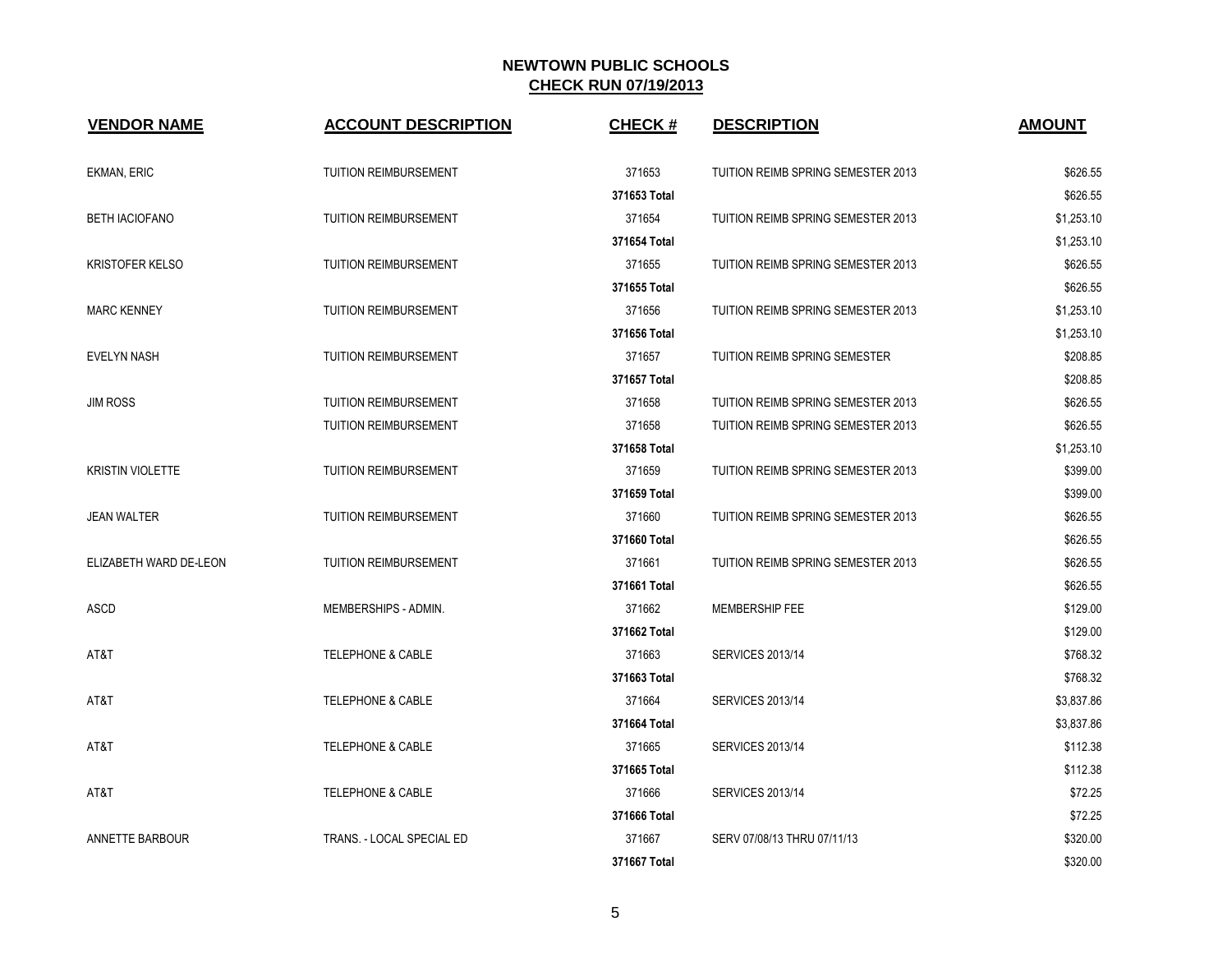| <b>VENDOR NAME</b>                | <b>ACCOUNT DESCRIPTION</b>     | <b>CHECK#</b> | <b>DESCRIPTION</b>                                               | <b>AMOUNT</b> |
|-----------------------------------|--------------------------------|---------------|------------------------------------------------------------------|---------------|
| BERCHEM, MOSES & DEVLIN, P.C.     | PROF. SERV. - SP. ED. LEGAL    | 371668        | JUNE SP. ED. LEGAL SERV                                          | \$9,792.50    |
|                                   | PROF. SERV. - SUPER.           | 371668        | JUNE LEGAL SERV                                                  | \$3,291.00    |
|                                   |                                | 371668 Total  |                                                                  | \$13,083.50   |
| <b>BOTSFORD POSTMASTER</b>        | POSTAGE - ADMIN.               | 371669        | Forever stamps, please send check to Middle Gate                 | \$230.00      |
|                                   |                                | 371669 Total  |                                                                  | \$230.00      |
| CES                               | TUITION - OUT-OF-DISTRICT      | 371670        | SUMMER SCHOOL 7/1/13-8/2/13                                      | \$11,020.00   |
|                                   | TUITION - OUT-OF-DISTRICT      | 371670        | SUMMER SCHOOL 7/1/13-8/2/13                                      | \$11,020.00   |
|                                   |                                | 371670 Total  |                                                                  | \$22,040.00   |
| <b>CIRMA</b>                      | LIABILITY/UMBRELLA INS.        | 371671        | 2010-11 LAP REIMB DEDUCTIBLE                                     | \$347.00      |
|                                   |                                | 371671 Total  |                                                                  | \$347.00      |
| <b>CLIENT SECURITY FUND</b>       | PROF. SERV. - SUPER.           | 371672        | <b>CLIENT SECURITY FUND</b>                                      | \$75.00       |
|                                   |                                | 371672 Total  |                                                                  | \$75.00       |
| <b>CMEA</b>                       | <b>MEMBERSHIPS - MUSIC</b>     | 371673        | School Association Fee, 2013-14, per attached invoice. OK to pay | \$100.00      |
|                                   |                                | 371673 Total  |                                                                  | \$100.00      |
| CT. ASSOCIATION OF SCHOOLS INC.   | MEMBERSHIPS - ADMIN.           | 371674        | Membership for Thomas Einhorn (new principal),                   | \$675.00      |
|                                   | MEMBERSHIPS - ADMIN.           | 371674        | CANHS membership fee.                                            | \$50.00       |
|                                   |                                | 371674 Total  |                                                                  | \$725.00      |
| DATA MEMORY SYSTEMS INC.          | INSTR. SUPPLIES - INFO. TECH.  | 371675        | 1 GB 200 Pin DDR2-667 PC2-5300 SODIUM                            | \$230.00      |
|                                   | INSTR. SUPPLIES - INFO. TECH.  | 371675        | Shipping                                                         | \$9.37        |
|                                   |                                | 371675 Total  |                                                                  | \$239.37      |
| <b>DEMCO</b>                      | SUPPLIES - LIBRARY             | 371676        | Periodical subscription renewals per attached notice             | \$401.58      |
|                                   |                                | 371676 Total  |                                                                  | \$401.58      |
| <b>DISCOVERY EDUCATION</b>        | INSTR. SUPPLIES - COMPUTER ED. | 371677        | Discovery Education streaming K-8 License                        | \$1,570.00    |
|                                   | INSTR. SUPPLIES - SCIENCE      | 371677        | Discovery Education science K-8 License                          | \$1,995.00    |
|                                   |                                | 371677 Total  |                                                                  | \$3,565.00    |
| <b>DISCOVERY EDUCATION</b>        | CONTRACTED SERV. - LIBRARY     | 371678        | DE online streaming renewal expires 7/31/14. NO SHIPPING.        | \$1,570.00    |
|                                   |                                | 371678 Total  |                                                                  | \$1,570.00    |
| <b>EBSCO SUBSCRIPTION SERVICE</b> | <b>SUPPLIES - LIBRARY</b>      | 371679        | Magazine renewals. Please see attached.                          | \$536.05      |
|                                   | <b>SUPPLIES - LIBRARY</b>      | 371679        | Spine labels. NO SHIPPING.                                       | \$15.01       |
|                                   |                                | 371679 Total  |                                                                  | \$551.06      |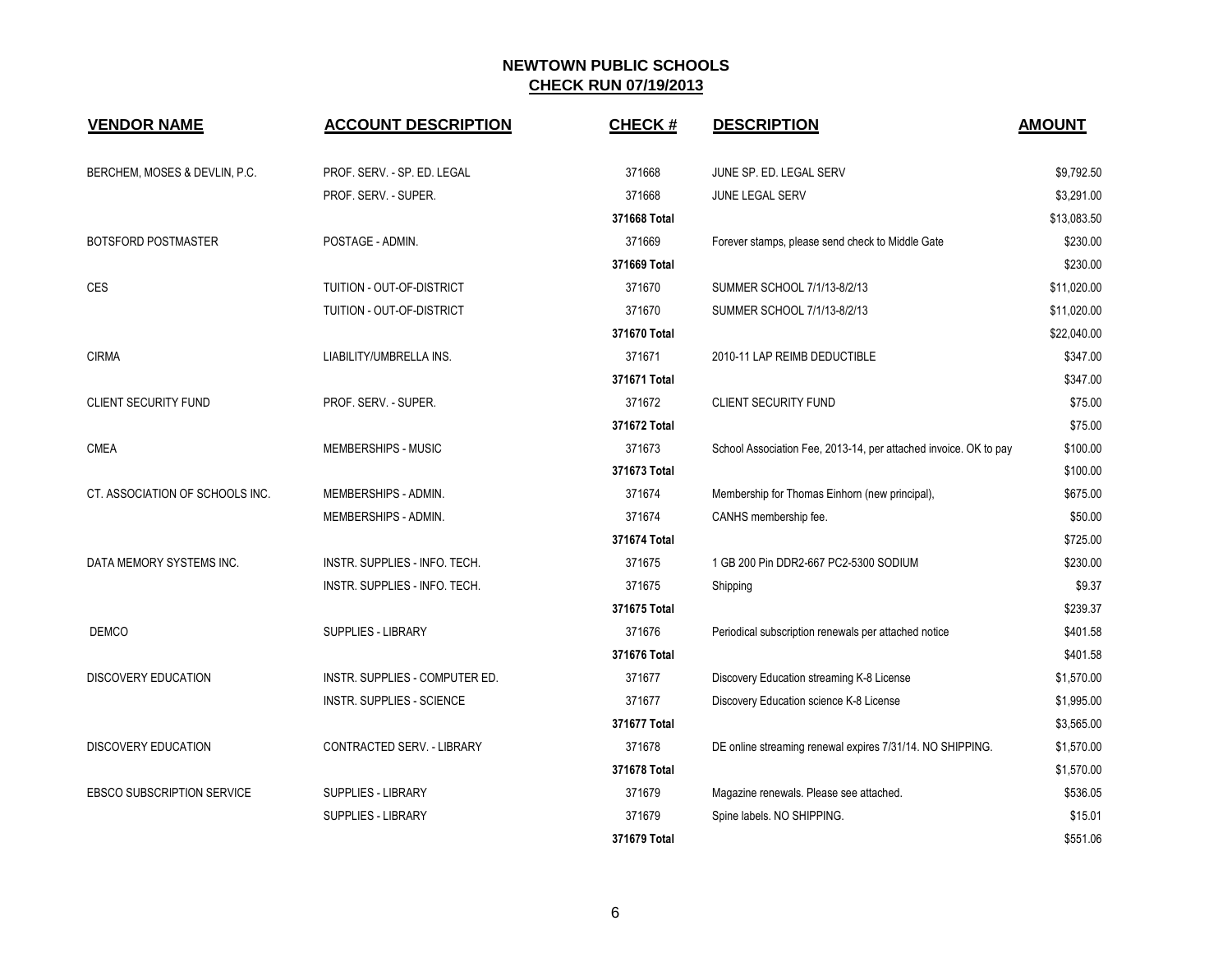| <b>VENDOR NAME</b>                    | <b>ACCOUNT DESCRIPTION</b>       | <b>CHECK#</b> | <b>DESCRIPTION</b>                                            | <b>AMOUNT</b> |
|---------------------------------------|----------------------------------|---------------|---------------------------------------------------------------|---------------|
| FOLLETT SOFTWARE COMPANY              | <b>SUPPLIES - LIBRARY</b>        | 371680        | Barcode Label order per attached form.                        | \$70.00       |
|                                       | SUPPLIES - LIBRARY               | 371680        | Shipping and handling.                                        | \$7.00        |
|                                       |                                  | 371680 Total  |                                                               | \$77.00       |
| FOLLETT SOFTWARE COMPANY              | CONTRACTED SERV. - LIBRARY       | 371681        | RPS Online for F & P and AR                                   | \$538.20      |
|                                       |                                  | 371681 Total  |                                                               | \$538.20      |
| <b>CARLEN GAINES</b>                  | INSTR. SUPPLIES - SP. ED. PREK-8 | 371682        | REPLACE I PAD 119                                             | \$249.00      |
|                                       |                                  | 371682 Total  |                                                               | \$249.00      |
| <b>MEGHAN GLYNN</b>                   | STAFF TRAVEL - PUPIL SERV.       | 371683        | TRAVEL JULY 2013                                              | \$21.24       |
|                                       | STAFF TRAVEL - PUPIL SERV.       | 371683        | <b>TRAVEL</b>                                                 | \$8.00        |
|                                       |                                  | 371683 Total  |                                                               | \$29.24       |
| <b>HOPE ACADEMY</b>                   | TUITION - OUT-OF-DISTRICT        | 371684        | <b>180 DAY PROGRAM TUITION</b>                                | \$5,990.00    |
|                                       |                                  | 371684 Total  |                                                               | \$5,990.00    |
| INTERNATIONAL READING ASSOCIATION     | MEMBERSHIPS - CLASSROOM          | 371685        | Reg. Individual Membership Renewal                            | \$39.00       |
|                                       | MEMBERSHIPS - CLASSROOM          | 371685        | The Reading Teacher Membership,                               | \$30.00       |
|                                       |                                  | 371685 Total  |                                                               | \$69.00       |
| W.B. MASON., INC.                     | OFF. SUPPLIES - BUS. SERV.       | 371686        | <b>SUPPLIES 2013/14</b>                                       | \$393.66      |
|                                       |                                  | 371686 Total  |                                                               | \$393.66      |
| NATIONAL ASS'N OF SOCIAL WORKERS INC. | ADVERTISING - SUPER.             | 371687        | WEB FOR PROJECT RECOVERY                                      | \$142.00      |
|                                       |                                  | 371687 Total  |                                                               | \$142.00      |
| NAVIANCE INC.                         | CONTRACTED SERV. - GUIDANCE      | 371688        | <b>NAVIANCE FOR M/S</b>                                       | \$700.00      |
|                                       | PRINTING - GUIDANCE              | 371688        | <b>NAVIANCE FOR M/S</b>                                       | \$900.00      |
|                                       |                                  | 371688 Total  |                                                               | \$1,600.00    |
| <b>NCTM</b>                           | MEMBERSHIPS - MATH               | 371689        | Subscription renewal                                          | \$84.00       |
|                                       |                                  | 371689 Total  |                                                               | \$84.00       |
| THE NEAT CENTER AT OAK HILL           | MEMBERSHIPS - PUPIL SERV.        | 371690        | MEMBERSHIP NEWTOWN PUBLIC SCHOOLS                             | \$720.00      |
|                                       |                                  | 371690 Total  |                                                               | \$720.00      |
| <b>NELMS</b>                          | MEMBERSHIPS - ADMIN.             | 371691        | Membership Renewal per attached for New England League of Mio | \$295.00      |
|                                       |                                  | 371691 Total  |                                                               | \$295.00      |
| NEWTOWN BOARD OF EDUCATION            | MEDICAL INS. PREMIUMS            | 371692        | <b>LONG TERM DISABILITY</b>                                   | \$2,873.22    |
|                                       | <b>ADMINISTRATION FEES</b>       | 371692        | <b>DENTAL ADMIN</b>                                           | \$2,775.00    |
|                                       | <b>ADMINISTRATION FEES</b>       | 371692        | <b>COBRA FEE</b>                                              | \$300.00      |
|                                       | <b>ADMINISTRATION FEES</b>       | 371692        | RETIREE ADM FEE                                               | \$265.00      |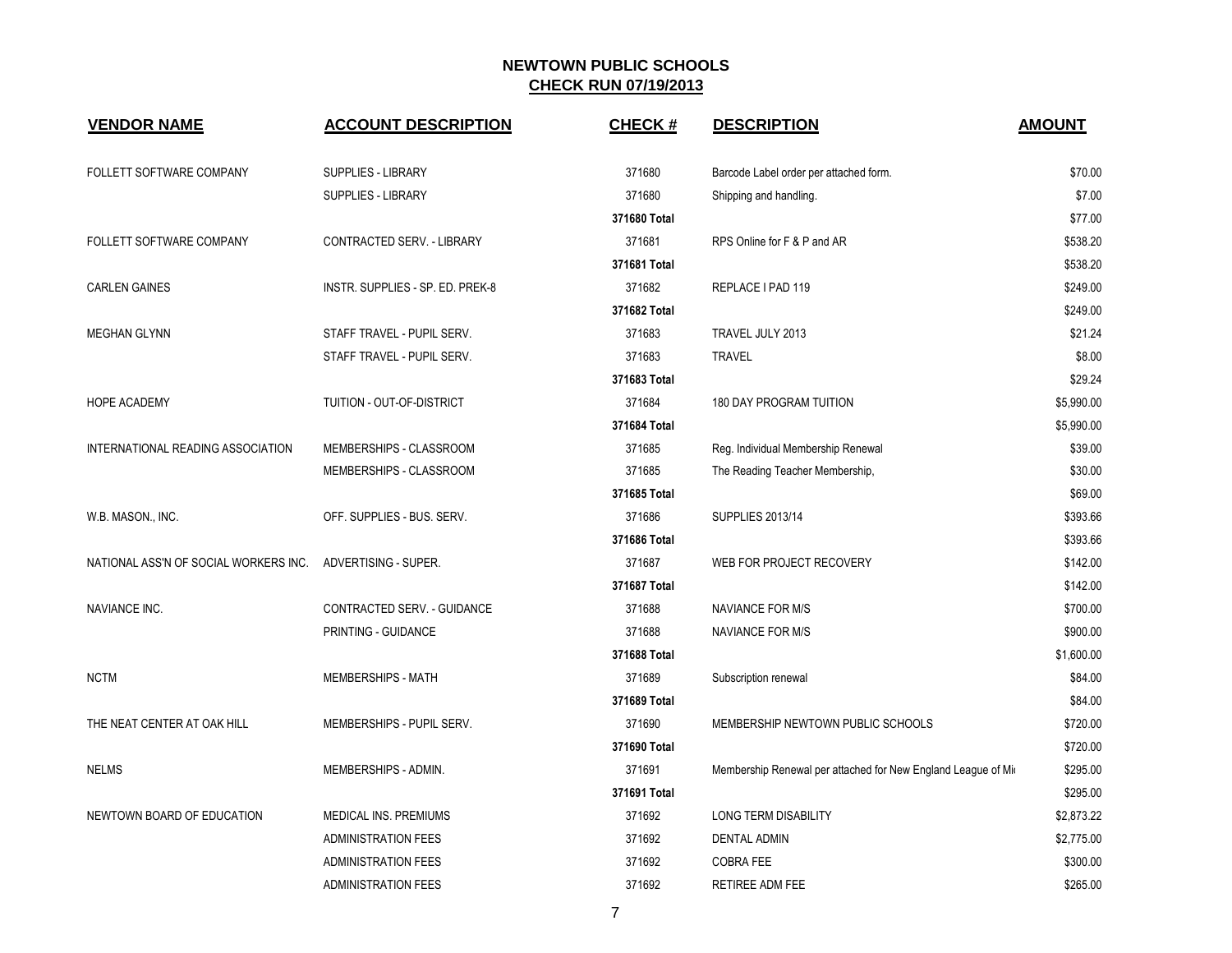| <b>VENDOR NAME</b>              | <b>ACCOUNT DESCRIPTION</b>        | <b>CHECK#</b> | <b>DESCRIPTION</b>                                          | <b>AMOUNT</b> |
|---------------------------------|-----------------------------------|---------------|-------------------------------------------------------------|---------------|
| NEWTOWN BOARD OF EDUCATION      | <b>LIFE INSURANCE</b>             | 371692        | <b>AD&amp;D PREMIUM</b>                                     | \$1,113.82    |
|                                 | LIFE INSURANCE                    | 371692        | LIFE PREMIUM                                                | \$5,569.10    |
|                                 |                                   | 371692 Total  |                                                             | \$12,896.14   |
| NEWTOWN CONTINING ED.           | TEACHERS - SUMMER PROGRAMS        | 371693        | <b>SMART SESSION</b>                                        | \$5,061.00    |
|                                 |                                   | 371693 Total  |                                                             | \$5,061.00    |
| NORTHWEST EVALUATION ASSOCATION | CONTRACTED SERV. - STAFF DEVELOP. | 371694        | <b>NWEA Second Installment</b>                              | \$7,883.66    |
|                                 |                                   | 371694 Total  |                                                             | \$7,883.66    |
| POSTMASTER - NEWTOWN            | POSTAGE - ADMIN.                  | 371695        | strips of forever stamps                                    | \$460.00      |
|                                 |                                   | 371695 Total  |                                                             | \$460.00      |
| RENAISSANCE LEARNING, INC.      | CONTRACTED SERV. - LIBRARY        | 371696        | Accelerated Reader subscription Renewal                     | \$5,036.50    |
|                                 |                                   | 371696 Total  |                                                             | \$5,036.50    |
| ROSE AND KIERNAN INC.           | LIABILITY/UMBRELLA INS.           | 371697        | <b>LIABILITY</b>                                            | \$7,800.00    |
|                                 | WORKERS COMP.                     | 371697        | W/C                                                         | \$22,200.00   |
|                                 | PROPERTY INSURANCE                | 371697        | <b>PROPERTY</b>                                             | \$5,000.00    |
|                                 |                                   | 371697 Total  |                                                             | \$35,000.00   |
| RUBICON INTERNATIONAL           | CONTRACTED SERV. - STAFF DEVELOP. | 371698        | Atlas Annual Software License July1, 2013 to June 30 2014   | \$15,500.00   |
|                                 |                                   | 371698 Total  |                                                             | \$15,500.00   |
| SAFEGUARD BUSINESS SYSTEMS      | OFF. SUPPLIES - BUS. SERV.        | 371699        | 7500 - ENVELOPE COST                                        | \$346.02      |
|                                 | OFF. SUPPLIES - BUS. SERV.        | 371699        | <b>SHIPPING</b>                                             | \$47.89       |
|                                 |                                   | 371699 Total  |                                                             | \$393.91      |
| <b>SCHOLASTIC MAGAZINES</b>     | INSTR. SUPPLIES - HEALTH ED       | 371700        | Magazine: Choices Life Skills, 8 issues per year.           | \$224.75      |
|                                 | INSTR. SUPPLIES - HEALTH ED       | 371700        | Shipping charge. PLEASE PRE PAY                             | \$22.50       |
|                                 |                                   | 371700 Total  |                                                             | \$247.25      |
| <b>SCHOOL SPECIALTY</b>         | OFF. SUPPLIES - ADMIN.            | 371701        | <b>ACADEMIC YEAR</b>                                        | \$139.20      |
|                                 | INSTR. SUPPLIES - CLASSROOM       | 371701        | NATIONAL SCHOOL CALENDARS                                   | \$103.50      |
|                                 |                                   | 371701 Total  |                                                             | \$242.70      |
| STAMP FULFILLMENT SERVICES      | POSTAGE - ADMIN.                  | 371702        | Forever stamped envelopes, Bank Swallow #10 PSA REG. See at | \$1,650.30    |
|                                 | POSTAGE - ADMIN.                  | 371702        | Premium Option Fee,                                         | \$2.50        |
|                                 | POSTAGE - ADMIN.                  | 371702        | Shipping charge                                             | \$10.50       |
|                                 |                                   | 371702 Total  |                                                             | \$1.663.30    |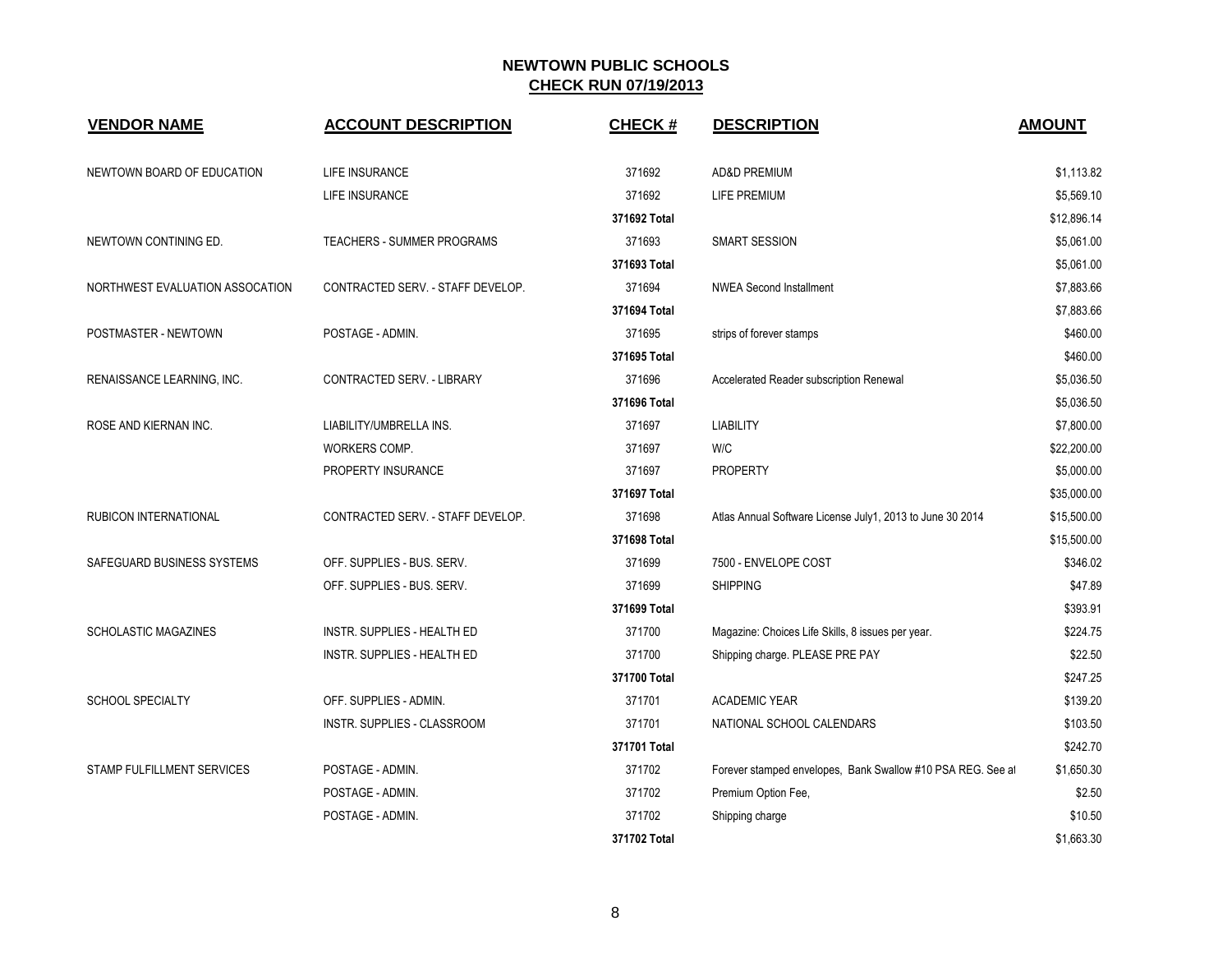| <b>VENDOR NAME</b>                                        | <b>ACCOUNT DESCRIPTION</b>     | <b>CHECK#</b> | <b>DESCRIPTION</b>                       | <b>AMOUNT</b> |
|-----------------------------------------------------------|--------------------------------|---------------|------------------------------------------|---------------|
| THE TAFT EDUCATIONAL CENTER                               | STAFF TRAIN. - CLASSROOM       | 371703        | <b>REGISTRATION</b>                      | \$900.00      |
|                                                           | STAFF TRAIN. - CLASSROOM       | 371703        | <b>REGISTRATION</b>                      | \$900.00      |
|                                                           |                                | 371703 Total  |                                          | \$1,800.00    |
| TOOLS4EVER                                                | CONTRACTED SERV. - INFO. TECH. | 371704        | User Management Resource                 | \$1,979.00    |
|                                                           |                                | 371704 Total  |                                          | \$1,979.00    |
| TOWN OF NEWTOWN                                           | <b>DENTAL CLAIMS</b>           | 371705        | DENTAL SELF-FUNDED 2013/14               | \$28,319.43   |
|                                                           |                                | 371705 Total  |                                          | \$28,319.43   |
| WESTERN CONNECTICUT HEALTH NETWORK MEDICAL INS. PREMIUMS  |                                | 371706        | SERV 05/29/2013                          | \$349.50      |
|                                                           |                                | 371706 Total  |                                          | \$349.50      |
| WISE LEARNING SPECIALIZED LEARNING CTR TUTORS - HOMEBOUND |                                | 371707        | SERV 07/05/2013                          | \$1,000.00    |
|                                                           | <b>TUTORS - HOMEBOUND</b>      | 371707        | SERV 07/08/2013 THRU 07/12/2013          | \$1,000.00    |
|                                                           | PROF. SERV. - PSYCH/MED. EVAL. | 371707        | SUMMER WORK WITH REED STUDENT            | \$1,000.00    |
|                                                           |                                | 371707 Total  |                                          | \$3,000.00    |
| WOODHOUSE ACADEMY LLC                                     | TUITION - OUT-OF-DISTRICT      | 371708        | SUMMER SCHOOL JULY 1 - AU 2              | \$4,778.00    |
|                                                           |                                | 371708 Total  |                                          | \$4,778.00    |
| ALL ABOUT YOU HOME CARE SERVICES                          | PROF. SERV. - HEALTH ELEM/RIS  | 371709        | <b>STARR NURSING</b>                     | \$1,938.75    |
|                                                           |                                | 371709 Total  |                                          | \$1,938.75    |
| ALL-STAR TRANSPORTATION LLC                               | TRANS. - LOCAL REG. ED         | 371710        | 4 DAYS NHS EARLY DISMISSAL               | \$5,060.00    |
|                                                           |                                | 371710 Total  |                                          | \$5,060.00    |
| ALTUS POWER FUNDS, LLC SERIES II                          | ELECTRICITY - M.S.             | 371711        | SOLAR POWER GENERATION FOR NMS JUNE 2013 | \$2,125.29    |
|                                                           |                                | 371711 Total  |                                          | \$2,125.29    |
| AMERICAN LIBRARY ASSOC.                                   | <b>SUPPLIES - LIBRARY</b>      | 371712        | <b>SEE ATTACH LIST</b>                   | \$182.00      |
|                                                           | <b>SUPPLIES - LIBRARY</b>      | 371712        | S&H                                      | \$14.00       |
|                                                           |                                | 371712 Total  |                                          | \$196.00      |
| AMERICAN RED CROSS                                        | STAFF TRAIN. - HEALTH ADMIN.   | 371713        | CPR/FIRST AID TRAINING 2013/14           | \$19.00       |
|                                                           |                                | 371713 Total  |                                          | \$19.00       |
| ASCOM HASLER/GE CAP PROG                                  | EQUIP RENTAL - ADMIN.          | 371714        | <b>LEASE FOLDING MACH</b>                | \$158.47      |
|                                                           |                                | 371714 Total  |                                          | \$158.47      |
| AT&T                                                      | <b>TELEPHONE &amp; CABLE</b>   | 371715        | <b>SERVICES 2013/14</b>                  | \$132.70      |
|                                                           |                                | 371715 Total  |                                          | \$132.70      |
| ATRION NETWORKING CORPORATION                             | CONTRACTED SERV. - INFO. TECH. | 371716        | CALL MANGER AND UNITY                    | \$14,338.70   |
|                                                           | CONTRACTED SERV. - INFO. TECH. | 371716        | <b>INFORM CAST SOFTWARE</b>              | \$7,000.00    |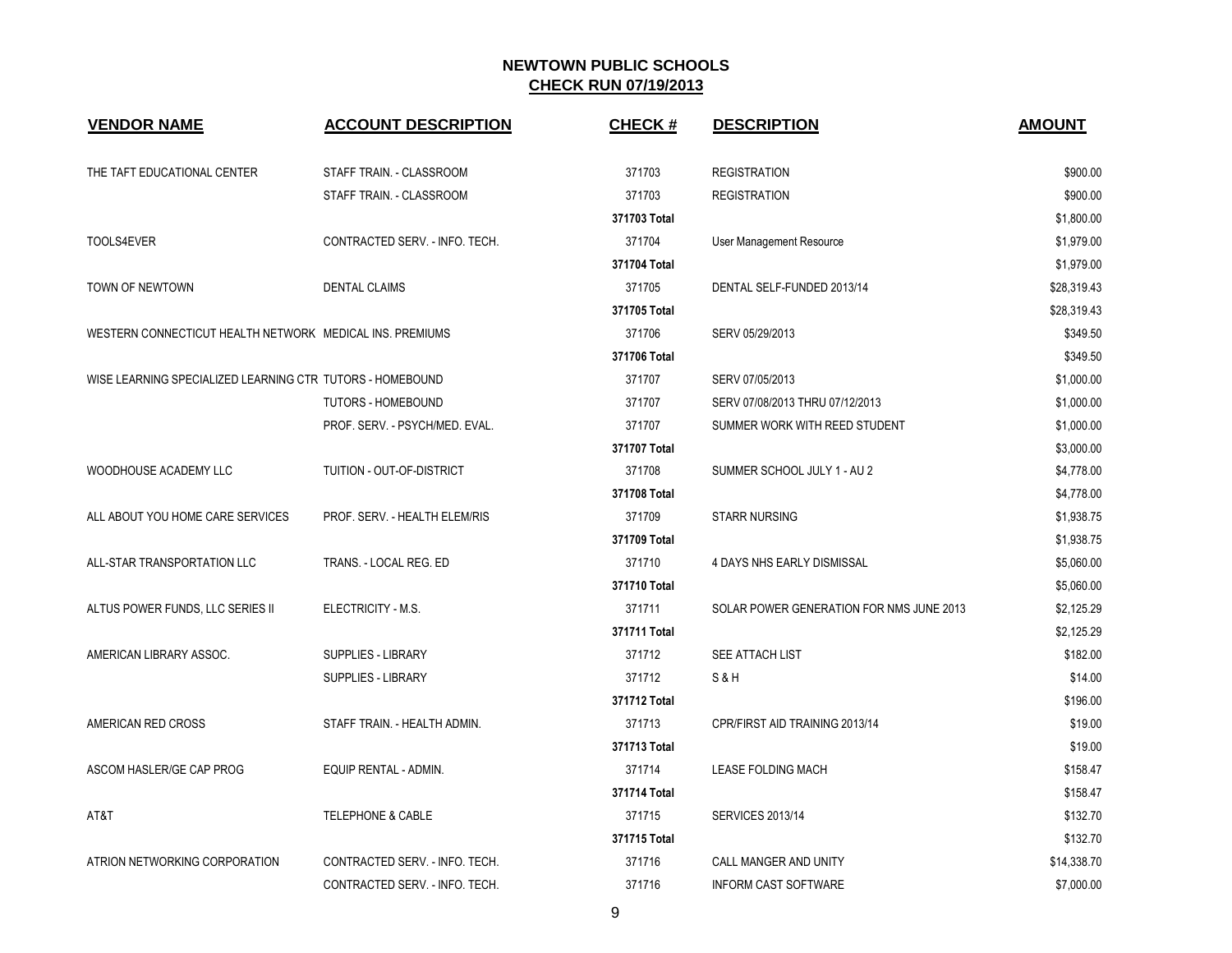| <b>VENDOR NAME</b>              | <b>ACCOUNT DESCRIPTION</b>          | <b>CHECK#</b> | <b>DESCRIPTION</b>                               | <b>AMOUNT</b> |
|---------------------------------|-------------------------------------|---------------|--------------------------------------------------|---------------|
| ATRION NETWORKING CORPORATION   | REPAIRS - INFO. TECH.               | 371716        | MAINTAINED CISCO SWITCH'S                        | \$8,565.05    |
|                                 | CONTRACTED SERV. - INFO. TECH.      | 371716        | <b>VOICE UPGRADES VOIP</b>                       | \$262.50      |
|                                 | CONTRACTED SERV. - INFO. TECH.      | 371716        | DISTRICT WIDE DESKTOP VIDEO IMPLEMENTATION       | \$1,712.50    |
|                                 | CONTRACTED SERV. - INFO. TECH.      | 371716        | <b>SHS WIRELESS</b>                              | \$6,500.00    |
|                                 | CONTRACTED SERV. - INFO. TECH.      | 371716        | SHS SWITCH IMPLEMENTATION                        | \$6,500.00    |
|                                 | CONTRACTED SERV. - INFO. TECH.      | 371716        | SHS ROUTER INSTALLATION                          | \$5,500.00    |
|                                 |                                     | 371716 Total  |                                                  | \$50,378.75   |
| AUDIO VIDEO TECHNOLOGIES INC.   | REPAIRS - INFO. TECH.               | 371717        | REPAIRS FOR WIRING PROJECTORS & SMART BOARDS NHS | \$135.00      |
|                                 |                                     | 371717 Total  |                                                  | \$135.00      |
| <b>BAGEL DELIGHT</b>            | OTHER SUPPLIES - STAFF DEVELOP.     | 371718        | BREAKFAST 06/27/2013                             | \$89.55       |
|                                 |                                     | 371718 Total  |                                                  | \$89.55       |
| BEHAVIORAL CONSULTING ASSOC     | PROF. SERV. - PSYCH/MED. EVAL.      | 371719        | <b>BCBA SERVICES</b>                             | \$7,000.00    |
|                                 |                                     | 371719 Total  |                                                  | \$7,000.00    |
| <b>BLUE LABEL BATTERY INC.</b>  | INSTR. SUPPLIES - CLASSROOM         | 371720        | PROJECTOR LAMP                                   | \$1,014.00    |
|                                 |                                     | 371720 Total  |                                                  | \$1,014.00    |
| THE BOOKSOURCE                  | TEXTBOOKS - CLASSROOM               | 371721        | <b>ASSORTED TEXTBOOKS</b>                        | \$170.04      |
|                                 |                                     | 371721 Total  |                                                  | \$170.04      |
| TOM CARAPEZZA                   | <b>B&amp;G SUPPLIES - CUSTODIAL</b> | 371722        | SHOE'S (30509)                                   | \$85.07       |
|                                 |                                     | 371722 Total  |                                                  | \$85.07       |
| CAREY WIPER & SUPPLY CO.        | <b>B&amp;G SUPPLIES - CUSTODIAL</b> | 371723        | EVOLV 02 CONCENTRATE                             | \$4,281.60    |
|                                 |                                     | 371723 Total  |                                                  | \$4,281.60    |
| CBS LLC                         | SUPPLIES - LIBRARY                  | 371724        | SMART BULB VT-695                                | \$179.00      |
|                                 | SUPPLIES - LIBRARY                  | 371724        | SMART BULB VT75LP                                | \$179.00      |
|                                 | <b>SUPPLIES - LIBRARY</b>           | 371724        | SMART BULB UNIFI 55 CLASSROOM                    | \$537.00      |
|                                 | SUPPLIES - LIBRARY                  | 371724        | <b>S&amp;H</b>                                   | \$10.00       |
|                                 |                                     | 371724 Total  |                                                  | \$905.00      |
| <b>CCM SERVICES LLC</b>         | ELECTRICITY - H.S.                  | 371725        | <b>ELECTRIC SUPPLY</b>                           | \$1,109.00    |
|                                 |                                     | 371725 Total  |                                                  | \$1,109.00    |
| CHESTER TECHNICAL SERVICES INC. | <b>REPAIRS - WORLD LANG.</b>        | 371726        | CLEANING & REPAIRS OF LANGUAGE LAB               | \$3,000.00    |
|                                 |                                     | 371726 Total  |                                                  | \$3,000.00    |
| CONN JUNIOR REPUBLIC INC.       | TUITION - OUT-OF-DISTRICT           | 371727        | <b>TUITION OUT-OF- DISTRICT</b>                  | \$4,597.40    |
|                                 | TUITION - OUT-OF-DISTRICT           | 371727        | TUITION OUT-OF- DISTRICT                         | \$4,597.40    |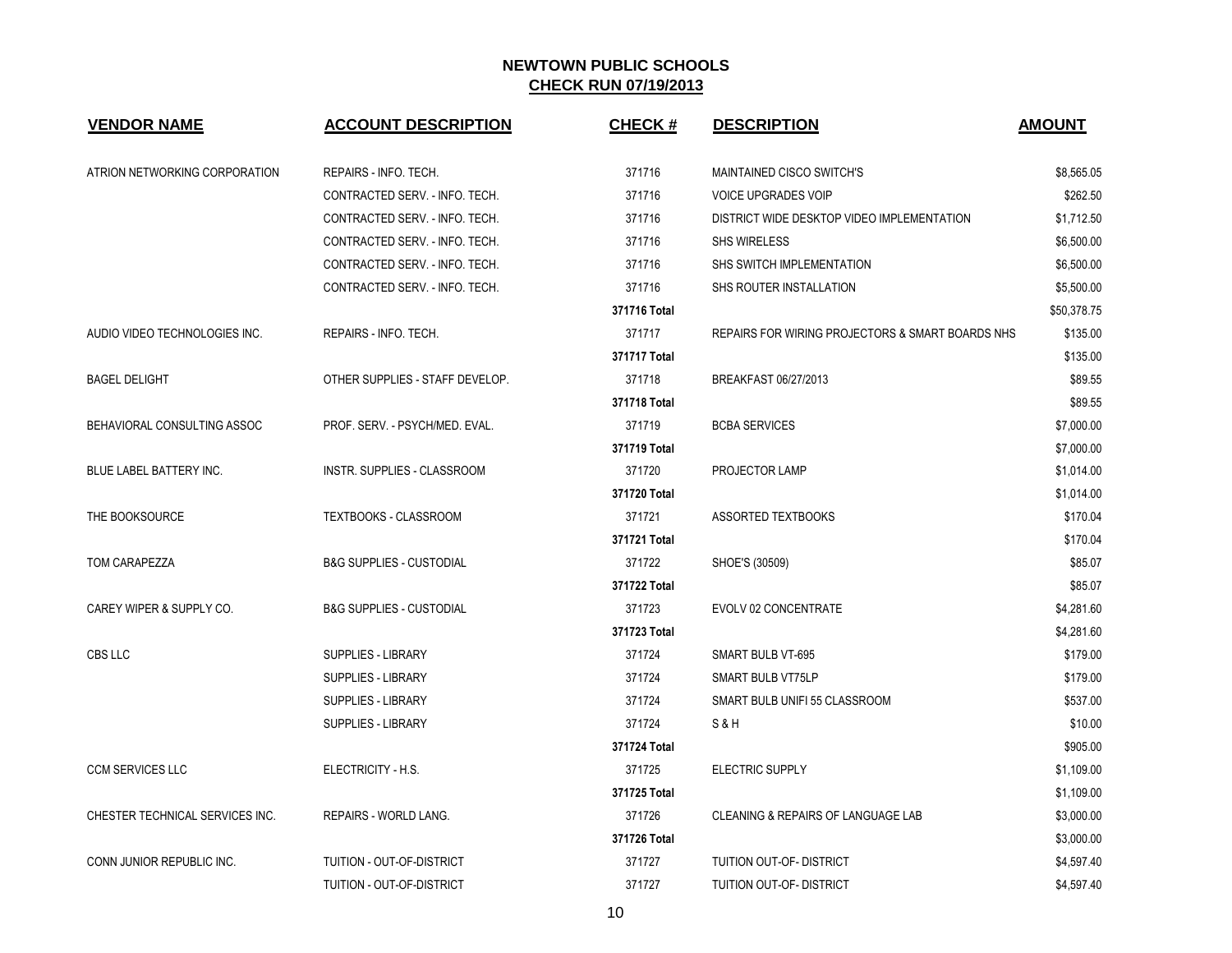| <b>VENDOR NAME</b>             | <b>ACCOUNT DESCRIPTION</b>            | <b>CHECK#</b> | <b>DESCRIPTION</b>                  | <b>AMOUNT</b> |
|--------------------------------|---------------------------------------|---------------|-------------------------------------|---------------|
| CONN JUNIOR REPUBLIC INC.      | TUITION - OUT-OF-DISTRICT             | 371727        | TUITION OUT-OF- DISTRICT            | \$4,597.40    |
|                                | TUITION - OUT-OF-DISTRICT             | 371727        | TUITION OUT-OF- DISTRICT            | \$4,597.40    |
|                                | TUITION - OUT-OF-DISTRICT             | 371727        | TUITION OUT-OF- DISTRICT            | \$4,597.40    |
|                                | TUITION - OUT-OF-DISTRICT             | 371727        | TUITION OUT-OF- DISTRICT            | \$2,988.31    |
|                                |                                       | 371727 Total  |                                     | \$25,975.31   |
| <b>CONSTRUCTIVE PLAYTHINGS</b> | EQUIPMENT - SP. ED. PREK-8            | 371728        | TOT TOWN CASTLE FUN CENTER          | \$2,367.30    |
|                                | EQUIPMENT - SP. ED. PREK-8            | 371728        | <b>FREIGHT</b>                      | \$249.00      |
|                                |                                       | 371728 Total  |                                     | \$2,616.30    |
| <b>CREC</b>                    | PROF. SERV. - SP/HEAR.                | 371729        | SP/HEAR 2013                        | \$558.00      |
|                                |                                       | 371729 Total  |                                     | \$558.00      |
| <b>CRYSTAL ROCK</b>            | <b>INSTR. SUPPLIES - CLASSROOM</b>    | 371730        | <b>WATER</b>                        | \$51.00       |
|                                | <b>INSTR. SUPPLIES - CLASSROOM</b>    | 371730        | <b>BOTTLE RENTAL</b>                | \$3.00        |
|                                |                                       | 371730 Total  |                                     | \$54.00       |
| DAJ OCCUPATIONAL THERAPY LLC   | PROF. SERV. - OCCUP./PHYSICAL THERAPY | 371731        | <b>OCCUPATIONAL</b>                 | \$3,185.00    |
|                                |                                       | 371731 Total  |                                     | \$3,185.00    |
| AMY DUMOCH, M.A. CCC-SLP       | CONTRACTED SERV. - SP/HEAR.           | 371732        | <b>CONSULATION SERV</b>             | \$650.00      |
|                                |                                       | 371732 Total  |                                     | \$650.00      |
| SHERRY EARLE                   | STAFF TRAIN. - CLASSROOM              | 371733        | CONF 12/10/2012                     | \$587.42      |
|                                | STAFF TRAVEL - CLASSROOM              | 371733        | TRAVEL CONF 12/10/2012              | \$102.12      |
|                                |                                       | 371733 Total  |                                     | \$689.54      |
| <b>KURT ECKHARDT</b>           | <b>INSTR. SUPPLIES - MUSIC</b>        | 371734        | FOOD & HOTEL FEE FOR JAZZ BAND TRIP | \$398.05      |
|                                |                                       | 371734 Total  |                                     | \$398.05      |
| EDUCATION CONNECTION           | PROF. SERV. - PSYCH/MED. EVAL.        | 371735        | LEARNING SERVICE 2012/13            | \$1,500.00    |
|                                |                                       | 371735 Total  |                                     | \$1,500.00    |
| <b>EQUIP CORPORATION</b>       | <b>EQUIP RENTAL - SPORTS</b>          | 371736        | <b>CONTAINER RENTALS</b>            | \$75.00       |
|                                | <b>EQUIP RENTAL - SPORTS</b>          | 371736        | <b>CONTAINER RENTALS</b>            | \$95.00       |
|                                | EQUIP RENTAL - SPORTS                 | 371736        | <b>CONTAINER RENTALS</b>            | \$75.00       |
|                                |                                       | 371736 Total  |                                     | \$245.00      |
| <b>EXCEL TUTORING LLC</b>      | <b>TUTORS - HOMEBOUND</b>             | 371737        | HOMEBOUND TUTORING                  | \$270.00      |
|                                | <b>TUTORS - HOMEBOUND</b>             | 371737        | HOMEBOUND TUTORING                  | \$745.00      |
|                                | <b>TUTORS - HOMEBOUND</b>             | 371737        | HOMEBOUND TUTORING                  | \$187.50      |
|                                | <b>TUTORS - HOMEBOUND</b>             | 371737        | HOMEBOUND TUTORING                  | \$475.00      |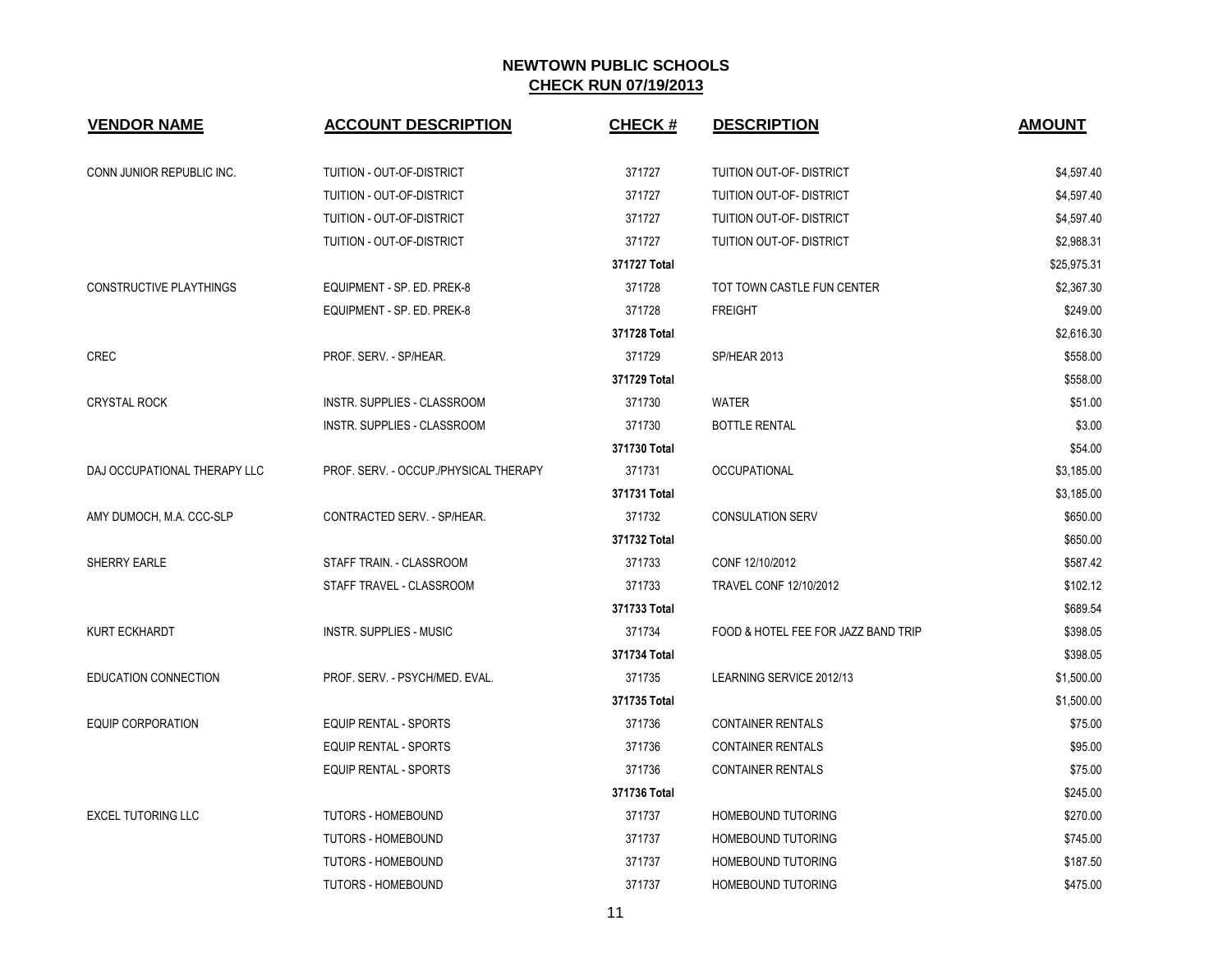| <b>VENDOR NAME</b>               | <b>ACCOUNT DESCRIPTION</b>         | <b>CHECK#</b> | <b>DESCRIPTION</b>        | <b>AMOUNT</b> |
|----------------------------------|------------------------------------|---------------|---------------------------|---------------|
| <b>EXCEL TUTORING LLC</b>        | <b>TUTORS - HOMEBOUND</b>          | 371737        | HOMEBOUND TUTORING        | \$130.00      |
|                                  | <b>TUTORS - HOMEBOUND</b>          | 371737        | HOMEBOUND TUTORING        | \$765.00      |
|                                  | <b>TUTORS - HOMEBOUND</b>          | 371737        | HOMEBOUND TUTORING        | \$595.00      |
|                                  | <b>TUTORS - HOMEBOUND</b>          | 371737        | HOMEBOUND TUTORING        | \$610.00      |
|                                  | <b>TUTORS - HOMEBOUND</b>          | 371737        | HOMEBOUND TUTORING        | \$400.00      |
|                                  | <b>TUTORS - HOMEBOUND</b>          | 371737        | <b>HOMEBOUND TUTORING</b> | \$30.00       |
|                                  |                                    | 371737 Total  |                           | \$4,207.50    |
| <b>FOLLETT LIBRARY RESOURCES</b> | SUPPLIES - LIBRARY                 | 371738        | E BOOKS AND DIGITAL       | \$301.21      |
|                                  | <b>SUPPLIES - LIBRARY</b>          | 371738        | AN TITLES SEE ATTACH      | \$618.07      |
|                                  | <b>SUPPLIES - LIBRARY</b>          | 371738        | CATALOGING/PROCESSING     | \$42.09       |
|                                  |                                    | 371738 Total  |                           | \$961.37      |
| <b>GOOD IDEAS</b>                | OFF. SUPPLIES - ADMIN.             | 371739        | PRESIDENTIAL RULERS       | \$35.40       |
|                                  |                                    | 371739 Total  |                           | \$35.40       |
| <b>GOODWILL</b>                  | PROF. SERV. - TRANSITIONAL         | 371740        | <b>PROF SERV</b>          | \$1,778.10    |
|                                  |                                    | 371740 Total  |                           | \$1,778.10    |
| GOOGLE, INC.                     | CONTRACTED SERV. - INFO. TECH.     | 371741        | <b>GOOGLE USERS</b>       | \$57.75       |
|                                  |                                    | 371741 Total  |                           | \$57.75       |
| <b>GOPHER</b>                    | INSTR. SUPPLIES - CLASSROOM        | 371742        | <b>BASKETBALLS</b>        | \$59.95       |
|                                  | INSTR. SUPPLIES - CLASSROOM        | 371742        | <b>FOOTBALL</b>           | \$125.00      |
|                                  | INSTR. SUPPLIES - CLASSROOM        | 371742        | PLAYGROUND BALLS          | \$110.85      |
|                                  | INSTR. SUPPLIES - CLASSROOM        | 371742        | <b>SOCCER BALLS</b>       | \$74.95       |
|                                  | <b>INSTR. SUPPLIES - CLASSROOM</b> | 371742        | <b>SOFT DISCS</b>         | \$19.95       |
|                                  | <b>INSTR. SUPPLIES - CLASSROOM</b> | 371742        | <b>HOOPS</b>              | \$64.95       |
|                                  | <b>INSTR. SUPPLIES - CLASSROOM</b> | 371742        | CONES SET OF 36           | \$34.95       |
|                                  | INSTR. SUPPLIES - CLASSROOM        | 371742        | CONES SET OF 6            | \$26.95       |
|                                  | INSTR. SUPPLIES - CLASSROOM        | 371742        | S&H                       | \$79.78       |
|                                  |                                    | 371742 Total  |                           | \$597.33      |
| <b>JULIE G. HAGGARD</b>          | STAFF TRAVEL - PUPIL SERV.         | 371743        | MILEAGE 2012/13           | \$831.60      |
|                                  |                                    | 371743 Total  |                           | \$831.60      |
| HEALTH EDCO, WRS GROUP LTD       | <b>INSTR. SUPPLIES - HEALTH ED</b> | 371744        | <b>FLIP CHART</b>         | \$86.55       |
|                                  | <b>INSTR. SUPPLIES - HEALTH ED</b> | 371744        | RETHINK YOU DRINK CHART   | \$17.70       |
|                                  | INSTR. SUPPLIES - HEALTH ED        | 371744        | S&H                       | \$21.00       |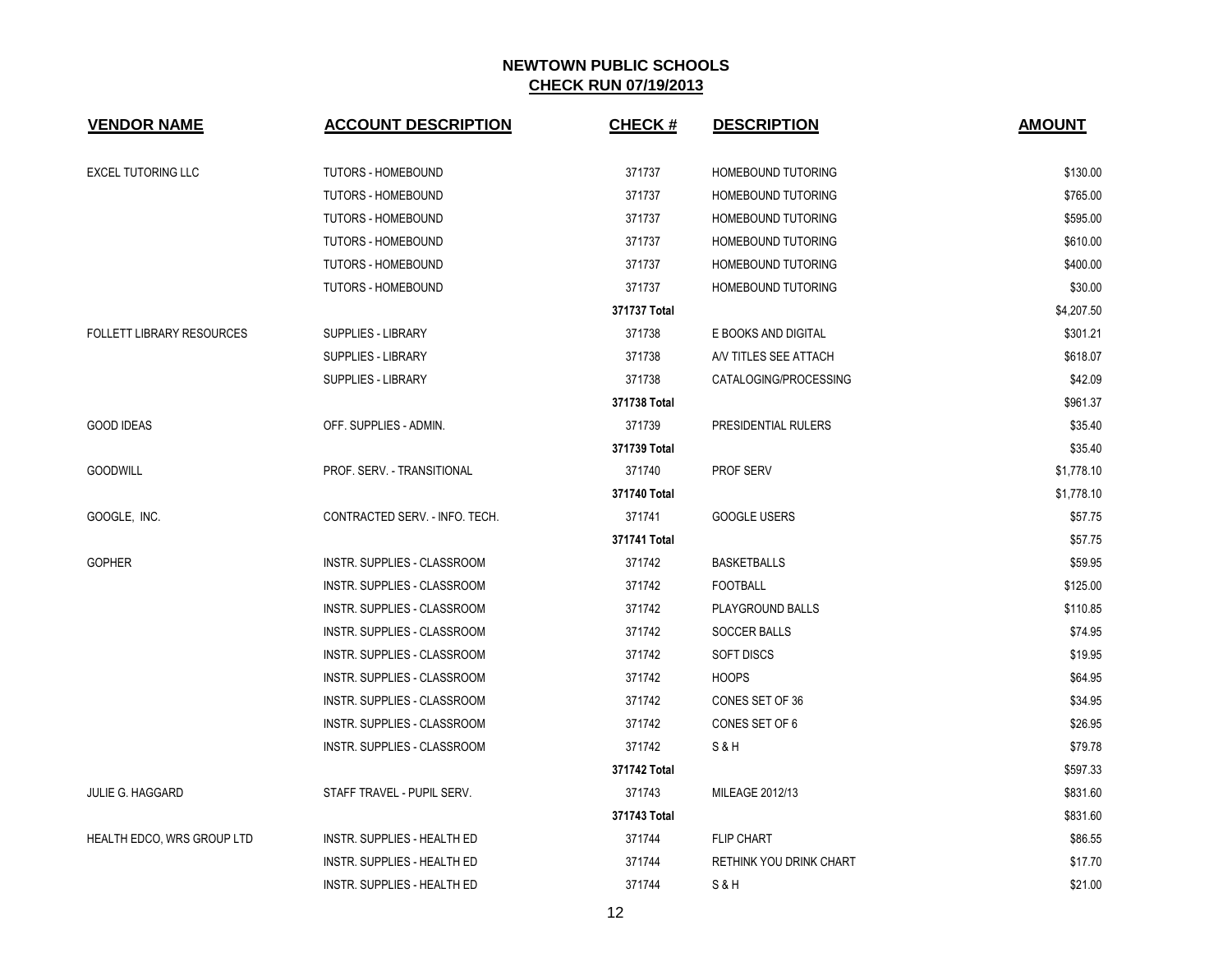| <b>VENDOR NAME</b>         | <b>ACCOUNT DESCRIPTION</b>          | <b>CHECK#</b> | <b>DESCRIPTION</b>               | <b>AMOUNT</b> |
|----------------------------|-------------------------------------|---------------|----------------------------------|---------------|
| HEALTH EDCO, WRS GROUP LTD | INSTR. SUPPLIES - HEALTH ED.        | 371744        | <b>MILK FAT COMPARISON</b>       | \$87.00       |
|                            | INSTR. SUPPLIES - HEALTH ED.        | 371744        | <b>FAT CHANCE</b>                | \$186.20      |
|                            | INSTR. SUPPLIES - HEALTH ED.        | 371744        | S & H                            | \$21.00       |
|                            |                                     | 371744 Total  |                                  | \$419.45      |
| <b>HEINEMANN</b>           | INSTR. SUPPLIES - READING           | 371745        | UNIT OF STUDY IN OPINION         | \$537.00      |
|                            | INSTR. SUPPLIES - READING           | 371745        | S&H                              | \$53.70       |
|                            |                                     | 371745 Total  |                                  | \$590.70      |
| <b>HERITAGE HOTEL</b>      | STAFF TRAIN. - CLASSROOM            | 371746        | EOY                              | \$1,259.00    |
|                            | STAFF TRAIN. - CLASSROOM            | 371746        | EOY                              | \$191.43      |
|                            |                                     | 371746 Total  |                                  | \$1,450.43    |
| HOMETOWN TOOL LLC          | <b>B&amp;G SUPPLIES - CUSTODIAL</b> | 371747        | <b>BOOT REIMB</b>                | \$79.99       |
|                            |                                     | 371747 Total  |                                  | \$79.99       |
| <b>IRENE'S FLOWER SHOP</b> | CONTRACTED SERV. - CLASSROOM        | 371748        | O'NEIL CENTER                    | \$310.00      |
|                            |                                     | 371748 Total  |                                  | \$310.00      |
| JOLLY FARMER PRODUCTS      | INSTR. SUPPLIES - C.W.E.            | 371749        | <b>BIG ROSE</b>                  | \$548.37      |
|                            | INSTR. SUPPLIES - C.W.E.            | 371749        | <b>BEGONIA</b>                   | \$104.50      |
|                            |                                     | 371749 Total  |                                  | \$652.87      |
| <b>JUST-RITE EQUIPMENT</b> | B. & G. REPAIRS - H.S.              | 371750        | REPAIR DOCK LEVELER              | \$487.50      |
|                            |                                     | 371750 Total  |                                  | \$487.50      |
| LAX.COM                    | INSTR. SUPPLIES - SPORTS            | 371751        | CASES OF BALLS                   | \$449.97      |
| LAX.COM                    | INSTR. SUPPLIES - SPORTS            | 371751        | MEN S BRINE SCOREBOOKS           | \$44.97       |
|                            | INSTR. SUPPLIES - SPORTS            | 371751        | <b>MAVERICK DRY ERASE BOARDS</b> | \$24.90       |
|                            | INSTR. SUPPLIES - SPORTS            | 371751        | MAVERICK 4.0 MM                  | \$198.00      |
|                            | INSTR. SUPPLIES - SPORTS            | 371751        | S & H                            | \$200.00      |
|                            |                                     | 371751 Total  |                                  | \$917.84      |
| W.B. MASON., INC.          | OFF. SUPPLIES - BUS. SERV.          | 371752        | <b>SUPPLIES 2013/14</b>          | \$97.32       |
|                            | OFF. SUPPLIES - ADMIN.              | 371752        | TONER SEE ATTACH                 | \$1,497.73    |
|                            | B&G SUPPLIES - ADMIN.               | 371752        | TONER MAINT DEPT.                | \$449.96      |
|                            |                                     | 371752 Total  |                                  | \$2,045.01    |
| <b>MOORE MEDICAL LLC</b>   | <b>B&amp;G SUPPLIES - CUSTODIAL</b> | 371753        | NEOPRO GRN GLOVE PF              | \$606.50      |
|                            |                                     | 371753 Total  |                                  | \$606.50      |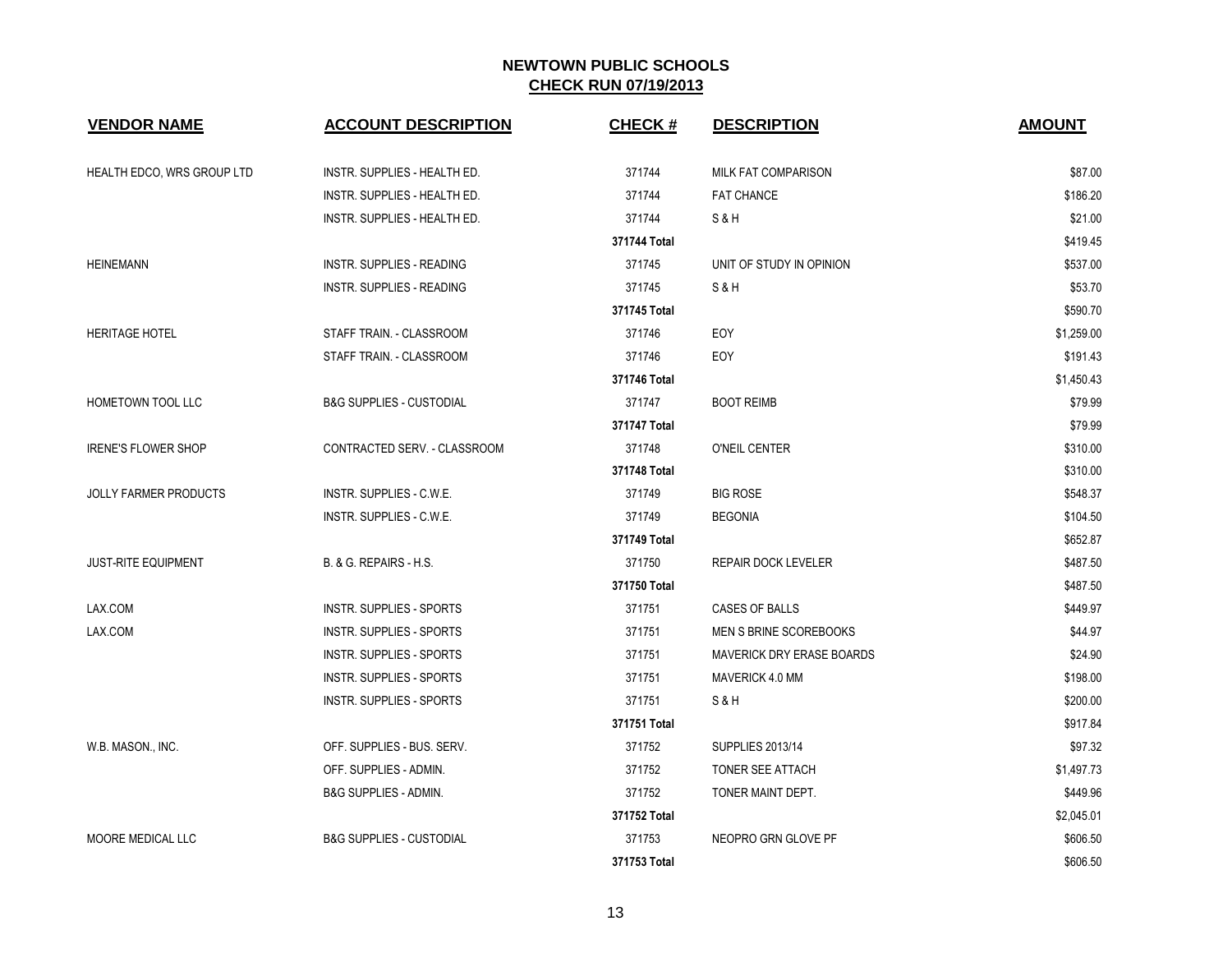| <b>VENDOR NAME</b>                | <b>ACCOUNT DESCRIPTION</b>          | <b>CHECK#</b> | <b>DESCRIPTION</b>           | <b>AMOUNT</b> |
|-----------------------------------|-------------------------------------|---------------|------------------------------|---------------|
| MUSIC & ARTS CENTER, INC.         | <b>INSTR. SUPPLIES - MUSIC</b>      | 371754        | ORCHESTRA SUPPLIES 2012/13   | \$149.31      |
|                                   |                                     | 371754 Total  |                              | \$149.31      |
| <b>NCS PEARSON INC.</b>           | TECH. SOFTWARE - INFO. TECH.        | 371755        | CALIFORNIA VERBAL            | \$250.00      |
|                                   | TECH. SOFTWARE - INFO. TECH.        | 371755        | S&H                          | \$15.00       |
|                                   |                                     | 371755 Total  |                              | \$265.00      |
| THE NEAT CENTER AT OAK HILL       | PROF. SERV. - SP/HEAR.              | 371756        | <b>TECH CONSULT</b>          | \$200.00      |
|                                   |                                     | 371756 Total  |                              | \$200.00      |
| NEW ENGLAND CTR FOR CHILDREN      | TUITION - OUT-OF-DISTRICT           | 371757        | REPAIR FOR AMDI ADAPTER      | \$140.00      |
|                                   |                                     | 371757 Total  |                              | \$140.00      |
| TOM O'NEILL                       | <b>B&amp;G SUPPLIES - CUSTODIAL</b> | 371758        | SHOE'S (30509)               | \$79.98       |
|                                   |                                     | 371758 Total  |                              | \$79.98       |
| ON-SITE SHREDDING                 | CONTRACTED SERV. - BUS. SERV.       | 371759        | SHEDDING SERV 2012/13        | \$70.00       |
|                                   |                                     | 371759 Total  |                              | \$70.00       |
| ORIGO EDUCATION                   | TEXTBOOKS - CURR. DEVELOP.          | 371760        | ORIGO MATH PROGRAMS          | \$55,433.65   |
|                                   |                                     | 371760 Total  |                              | \$55,433.65   |
| <b>J.W. PEPPER &amp; SON INC.</b> | <b>INSTR. SUPPLIES - MUSIC</b>      | 371761        | MUSIC FOR BAND 2012/13       | \$144.99      |
|                                   | INSTR. SUPPLIES - MUSIC             | 371761        | MUSIC FOR BAND 2012/13       | \$80.00       |
|                                   |                                     | 371761 Total  |                              | \$224.99      |
| PERKINS SCHOOL FOR THE BLIND      | TUITION - OUT-OF-DISTRICT           | 371762        | <b>TUITION</b>               | \$15,945.15   |
|                                   |                                     | 371762 Total  |                              | \$15,945.15   |
| PLAYGROUND MEDIC                  | INSTR. SUPPLIES - SP. ED. PREK-8    | 371763        | <b>INTERLOCKING TILES</b>    | \$8,105.00    |
|                                   |                                     | 371763 Total  |                              | \$8,105.00    |
| RESPONSIVE CLASSROOM              | INSTR. SUPPLIES - GUIDANCE          | 371764        | CHILD DEVELOPMENT            | \$214.20      |
|                                   | INSTR. SUPPLIES - GUIDANCE          | 371764        | CHILD DEVELOPMENT            | \$214.20      |
|                                   | INSTR. SUPPLIES - GUIDANCE          | 371764        | S&H                          | \$21.42       |
|                                   |                                     | 371764 Total  |                              | \$449.82      |
| RICCIO LANDSCAPING LLC            | <b>B&amp;G CONTRACTED SERV.</b>     | 371765        | <b>GRASS CUT WITH VACUUM</b> | \$360.00      |
|                                   |                                     | 371765 Total  |                              | \$360.00      |
| <b>SCHOOL SPECIALTY</b>           | <b>INSTR. SUPPLIES - CLASSROOM</b>  | 371766        | ASSOR CLASSROOM SUPPLIES     | \$2,961.30    |
|                                   |                                     | 371766 Total  |                              | \$2,961.30    |
| <b>SERC</b>                       | STAFF TRAIN. - STAFF DEVELOP.       | 371767        | STATE DEPT. OF ED.           | \$80.00       |
|                                   |                                     | 371767 Total  |                              | \$80.00       |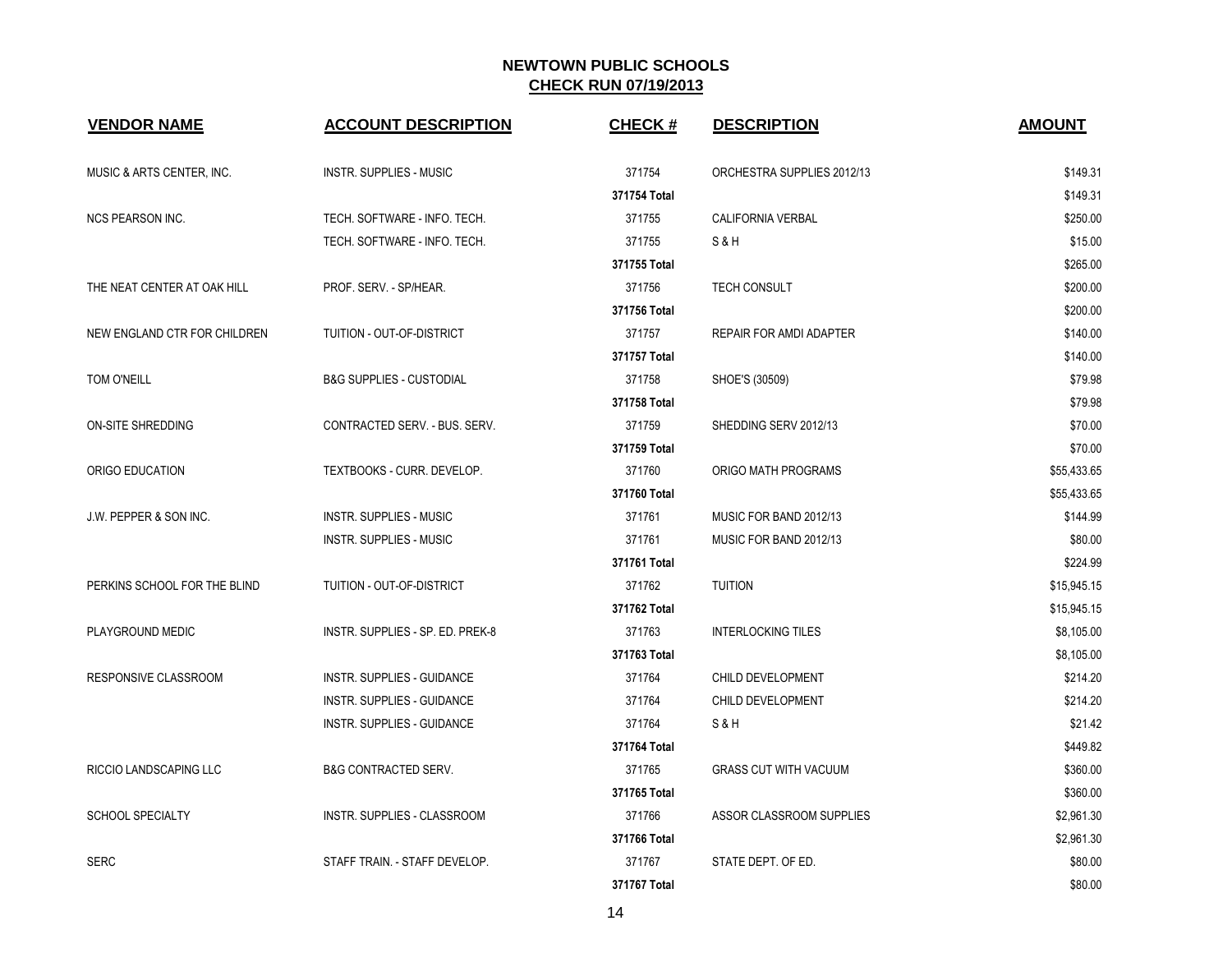| <b>VENDOR NAME</b>              | <b>ACCOUNT DESCRIPTION</b>         | <b>CHECK#</b> | <b>DESCRIPTION</b>         | <b>AMOUNT</b> |
|---------------------------------|------------------------------------|---------------|----------------------------|---------------|
| SHI INTERNATIONAL CORP.         | TECH. SOFTWARE - INFO. TECH.       | 371768        | MICROSOFT OVES             | \$32,727.50   |
|                                 | REPAIRS - INFO. TECH.              | 371768        | <b>HP SWITCH</b>           | \$17,837.20   |
|                                 | TECH. SOFTWARE - INFO. TECH.       | 371768        | MICROSOFT WIN SERVER       | \$513.90      |
|                                 | TECH. SOFTWARE - INFO. TECH.       | 371768        | MICROSOFT SQL SERVER       | \$1,391.80    |
|                                 |                                    | 371768 Total  |                            | \$52,470.40   |
| SODEXO, INC. & AFFILIATES       | OFF. SUPPLIES - ADMIN.             | 371769        | WCSU GRADUATION 06/22/2013 | \$316.25      |
|                                 |                                    | 371769 Total  |                            | \$316.25      |
| <b>SOLUTIONS EAP</b>            | EMPLOYEE ASSISTANCE PROGRAM        | 371770        | <b>EAP MAY 2013</b>        | \$2.270.00    |
|                                 | <b>EMPLOYEE ASSISTANCE PROGRAM</b> | 371770        | EAP JUNE 2013              | \$5,000.00    |
|                                 |                                    | 371770 Total  |                            | \$7,270.00    |
| SOUTHBURY PRINTING CENTRE, INC. | CONTRACTED SERV. - CLASSROOM       | 371771        | <b>MOVING UP PRINTING</b>  | \$540.30      |
|                                 | CONTRACTED SERV. - CLASSROOM       | 371771        | <b>MOVING UP PRINTING</b>  | \$226.09      |
|                                 | CONTRACTED SERV. - CLASSROOM       | 371771        | <b>MOVING UP PRINTING</b>  | \$201.78      |
|                                 |                                    | 371771 Total  |                            | \$968.17      |
| STAPLES ADVANTAGE               | INSTR. SUPPLIES - info. Tech.      | 371772        | SUPPLIES TECH 2012/13      | \$42.98       |
|                                 |                                    | 371772 Total  |                            | \$42.98       |
| STATE OF CONNECTICUT            | <b>PROF. SERV. - B. &amp; G.</b>   | 371773        | <b>INSP/CERT FEE</b>       | \$400.00      |
|                                 |                                    | 371773 Total  |                            | \$400.00      |
| STATE OF CONNECTICUT            | PROF. SERV. - B. & G.              | 371774        | <b>INSP/CERT FEE</b>       | \$640.00      |
|                                 |                                    | 371774 Total  |                            | \$640.00      |
| SUPERIOR CLEANERS AND TAILORS   | INSTR. SUPPLIES - SP. ED. PREK-8   | 371775        | LAUNDRY 2012/13            | \$15.45       |
|                                 | INSTR. SUPPLIES - SP. ED. PREK-8   | 371775        | LAUNDRY 2012/13            | \$15.45       |
|                                 | INSTR. SUPPLIES - SP. ED. PREK-8   | 371775        | LAUNDRY 2012/13            | \$15.45       |
|                                 | INSTR. SUPPLIES - SP. ED. PREK-8   | 371775        | LAUNDRY 2012/13            | \$15.45       |
|                                 |                                    | 371775 Total  |                            | \$61.80       |
| TAX COLLECTOR NEWTOWN           | WATER - RIS.                       | 371776        | WATER REED JUNE 2013       | \$1,834.89    |
|                                 |                                    | 371776 Total  |                            | \$1,834.89    |
| TAX COLLECTOR NEWTOWN           | SEWER OPERATION & MAINT.           | 371777        | SEWER BILL JUNE 2013       | \$1,277.11    |
|                                 |                                    | 371777 Total  |                            | \$1,277.11    |
| TN ACCESS LIFTS LLC             | B. & G. REPAIRS - HOM.             | 371778        | CDE-42 REPAIR              | \$312.50      |
|                                 |                                    | 371778 Total  |                            | \$312.50      |